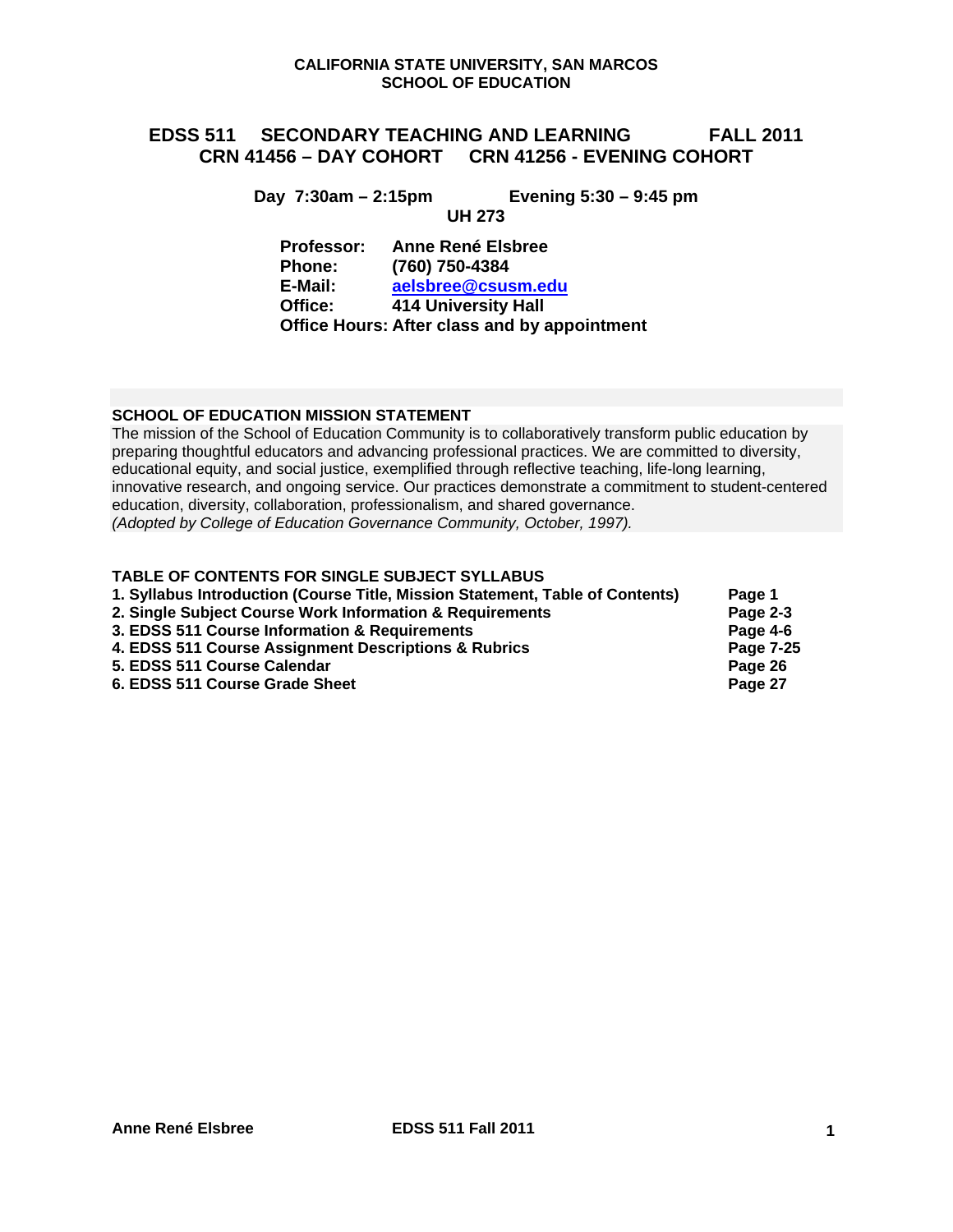# **2. SINGLE SUBJECT COURSE WORK INFORMATION & REQUIREMENTS Course Prerequisites**

Admission to the Single Subject Program, EDUC 350, EDUC 364, & EDUC 422

# **Authorization to Teach English Learners**

This credential program has been specifically designed to prepare teachers for the diversity of languages often encountered in California public school classrooms. The authorization to teach English learners is met through the infusion of content and experiences within the credential program, as well as additional coursework. Teacher candidates successfully completing this program receive a credential with authorization to teach English learners. *(Approved by CCTC in SB 2042 Program Standards, August 02.)* 

# **Teacher Candidate Learning Outcomes**

Teacher Candidates will be required to complete a Teaching Performance Assessment, show proof of Teacher Performance Expectations and complete critical assessment tasks- specific assignments for this course. It is the teacher candidates responsibility to understand expectations and complete assignments by stated due dates.

# **California Teacher Performance Assessment (CalTPA)**

Beginning July 1, 2008 all California credential candidates must successfully complete a state-approved system of teacher performance assessment (TPA), to be embedded in the credential program of preparation. At CSUSM this assessment system is called the CalTPA or the TPA for short.To assist your successful completion of the TPA a series of informational seminars are offered online through Moodle Cougar Courses. TPA related questions and logistical concerns are to be addressed during the seminars. Your attention to TPA seminars will greatly contribute to your success on the assessment. Additionally, SOE classes use common pedagogical language, lesson plans (lesson designs), and unit plans (unit designs) in order to support and ensure your success on the TPA and more importantly in your credential program. The CalTPA Candidate Handbook, TPA seminars, and other TPA support materials can be found on the SOE website.

# **School of Education Attendance Policy**

 possible. *(Adopted by the College of Education Governance Community, December, 1997.)* Due to the dynamic and interactive nature of courses in the School of Education, all teacher candidates are expected to attend all classes and participate actively. At a minimum, teacher candidates must attend more than 80% of class time, or s/he may not receive a passing grade for the course at the discretion of the instructor. Individual instructors may adopt more stringent attendance requirements. Should the teacher candidate have extenuating circumstances, s/he should contact the instructor as soon as

# **Teacher Candidates with Disabilities Requiring Reasonable Accommodations**

Teacher candidates with disabilities who require reasonable accommodations must be approved for services by providing appropriate and recent documentation to the Office of Disable Student Services (DSS). This office is located in Craven Hall 4300, and can be contacted by phone at (760) 750-4905, or TTY (760) 750-4909. Teacher candidates authorized by DSS to receive reasonable accommodations should meet with their instructor during office hours or, in order to ensure confidentiality, in a more private setting.

#### **All University Writing Requirement**

The writing requirements for this class will be met as described in the assignments. Every course at the university, including this one must have a writing requirement of at least 2500 words.

#### **CSUSM Academic Honesty Policy**

Students will be expected to adhere to standards of academic honesty and integrity, as outlined in the Student Academic Honesty Policy. All written work and oral presentation assignments must be original work. All ideas/materials that are borrowed from other sources must have appropriate references to the original sources. Any quoted material should give credit to the source and be punctuated with quotation marks.

Teacher candidates are responsible for honest completion of their work including examinations. There will be no tolerance for infractions. If you believe there has been an infraction by someone in the class,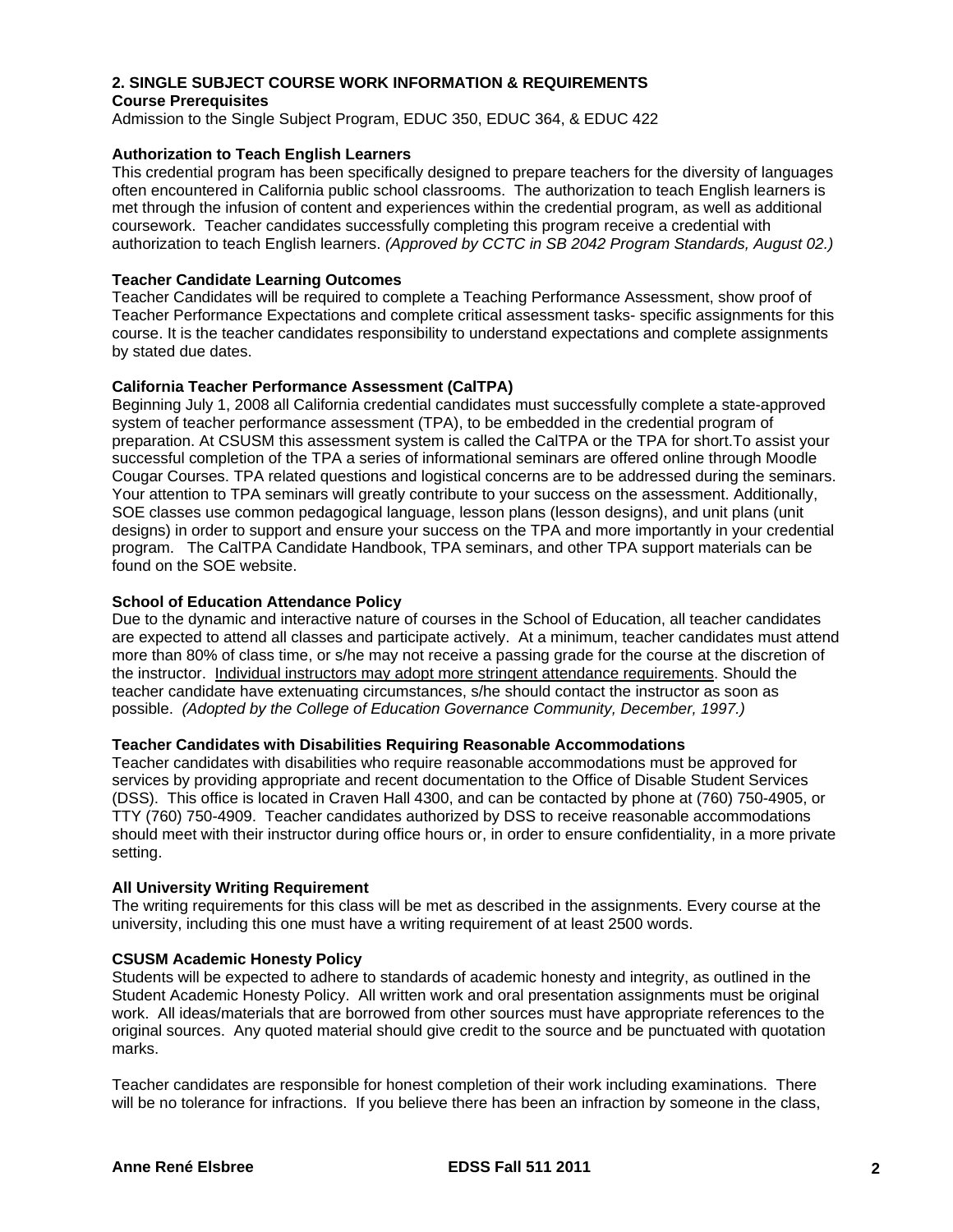please bring it to the instructor's attention. The instructor reserves the right to discipline any student for academic dishonesty in accordance with the general rules and regulations of the university. Disciplinary action may include the lowering of grades and/or the assignment of a failing grade for an exam, assignment, or the class as a whole. Incidents of Academic Dishonesty will be reported to the Dean of Students. Sanctions at the University level may include suspension or expulsion from the University.

# **Plagiarism**

As an educator, it is expected that each teacher candidate will do his/her own work, and contribute equally to group projects and processes. Plagiarism or cheating is unacceptable under any circumstances. If you are in doubt about whether your work is paraphrased or plagiarized see the Plagiarism Prevention for Students website http://library.csusm.edu/plagiarism/index.html. If there are questions about academic honesty, please consult the University catalog.

#### **Electronic Communication Protocol**

Electronic correspondence is a part of your professional interactions. If you need to contact instructor or other teacher candidates, e-mail is often the easiest way to do so. It is my intention to respond to all received e-mails in a timely manner. Please be reminded that electronic correspondences are a very specific form of communication, with their own form of nuances, meanings, and etiquette. For instance, electronic messages sent with all upper case letters, major typos, or slang, often communicates more than the sender originally intended. With that said, please be mindful of all electronic messages you send, to your colleagues, to faculty members in the School of Education, or to persons within the greater educational community. All electronic messages should be crafted with professionalism and care.

#### **Things to consider:**

- Would I say in person what this e-mail specifically says?
- How could this e-mail be misconstrued?
- Does this e-mail represent my highest self?
- Am I sending this e-mail to avoid a face-to-face conversation?

In addition, if there is ever a concern with an email I send to you, let's talk in person so we can correct any confusion.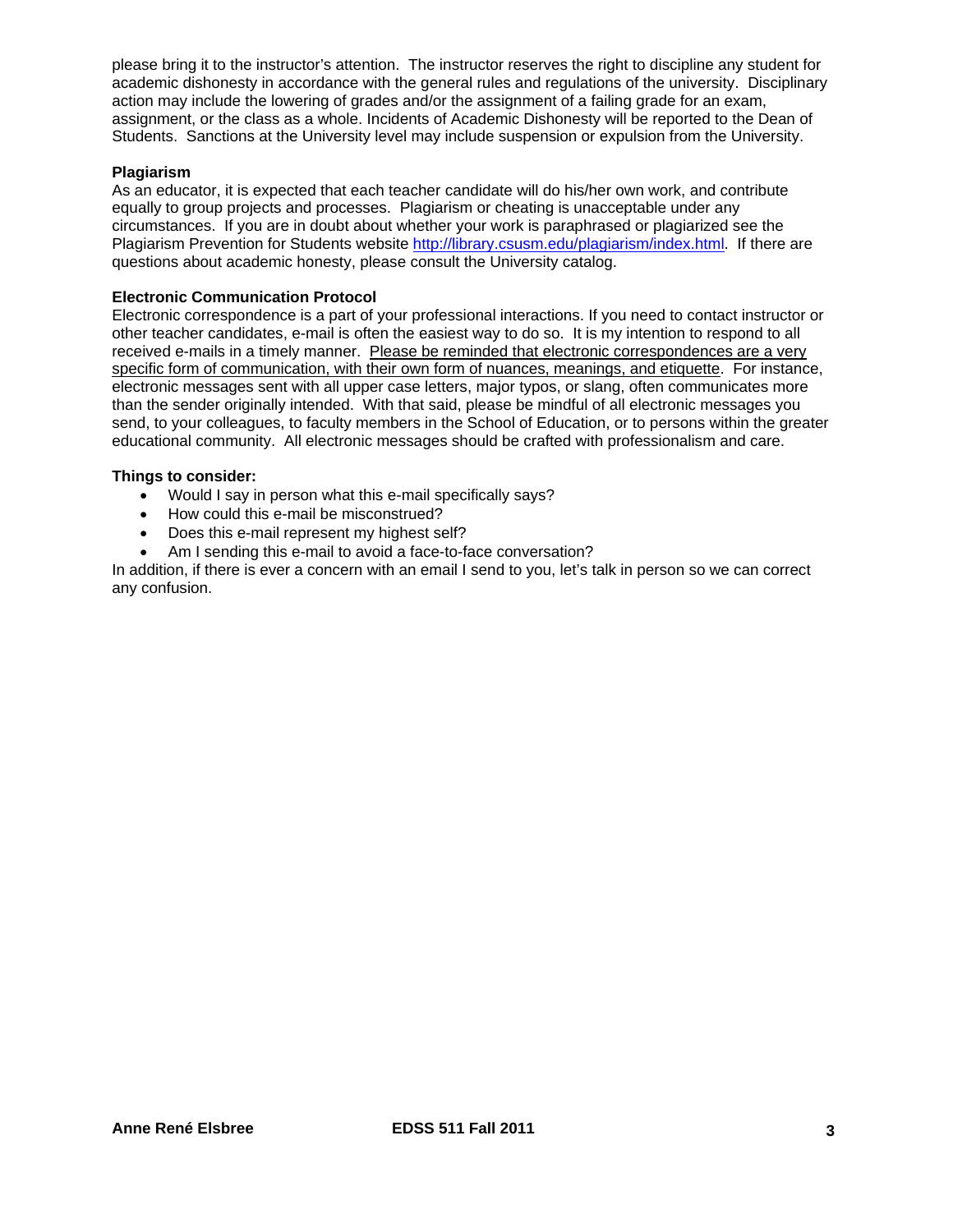# **3. EDSS 511 COURSE INFORMATION & REQUIREMENTS**

# **Course Description**

EDSS 511: Secondary Teaching and Learning focuses on developing a preliminary understanding of learning theory and instructional practice in integrated and inclusive secondary classrooms.

# **Objectives**

### **1. Teacher Performance Expectation 6c - Developmentally Appropriate Practices in Grades 9 -12**

- *Understanding important characteristics of the learners*
- *Designing instructional activities*
- *Providing developmentally appropriate educational experiences*

### **2. Teacher Performance Expectation 6d - Developmentally Appropriate Practices for Special Education**

- *Articulating rationale for inclusive education for all students*
- *Understanding and applying principles of universal design to differentiate instruction*
- *Developing modifications and adaptations in curriculum assessment and instruction for students with special needs*
- *Understanding of roles and responsibilities as members of SST & IEP Teams*
- *Collaborating with others to plan, teach and assess students with special characteristics*

# **3. Teacher Performance Expectation 9 - Instructional Planning**

- *Establishing academic learning goals*
- *Connecting academic content to the students backgrounds, needs, and abilities*
- *Selecting strategies/activities/materials/resources*

This course is intended to begin the preparation of secondary teachers. Teacher candidates will be exposed to and have experiences with the research, theory, and practice which form the foundation of the profession. The course will focus on facilitating teacher candidates to improve knowledge and develop skills in six fundamental areas of the teaching profession:

- **1. PURPOSE FOR TEACHING:** Teacher candidate teachers will develop and refine their own philosophy of teaching grounded in theory, research, and practice.
- **2. REFLECTIVE PRACTITIONERS:** Teacher candidate teachers will become active learners who continuously research, assess, apply and refine knowledge throughout their careers.
- **3. PROFESSIONAL KNOWLEDGE:** Teacher candidate teachers will increase their understanding of the principles of learning, curriculum, instruction and assessment as well as demonstrate application of this knowledge in the effective development of learning opportunities for all students.
- **4. STUDENT FOCUS:** Teacher candidates will work equitably and effectively with all students by respecting the diversity of ethnicity, race, gender and distinctive characteristics of each individual and will know how to adapt instructional strategies accordingly.
- **5. TEACHING AS A PROFESSION:** Teacher candidates will exhibit appreciation and practice of the principles, ethics and responsibilities of the profession.
- **6. COLLABORATIVE RELATIONSHIPS:** Teacher candidates will collaborate and create partnerships with colleagues, students, parents, businesses and community agencies.

To help us internalize these concepts, we will pursue the answers to **five essential questions** throughout the course of the semester:

- 1. What does an inclusive and democratic classroom look like?
- 2. How does an inclusive and democratic classroom increase adolescents' sense of mastery, generosity, belonging, and independence?
- 3. How do you/your students construct knowledge?
- 4. What broad academic and life goals do you hold for your students?
- 5. When you consider your beliefs about teaching and learning, what teaching approaches accomplish your goals?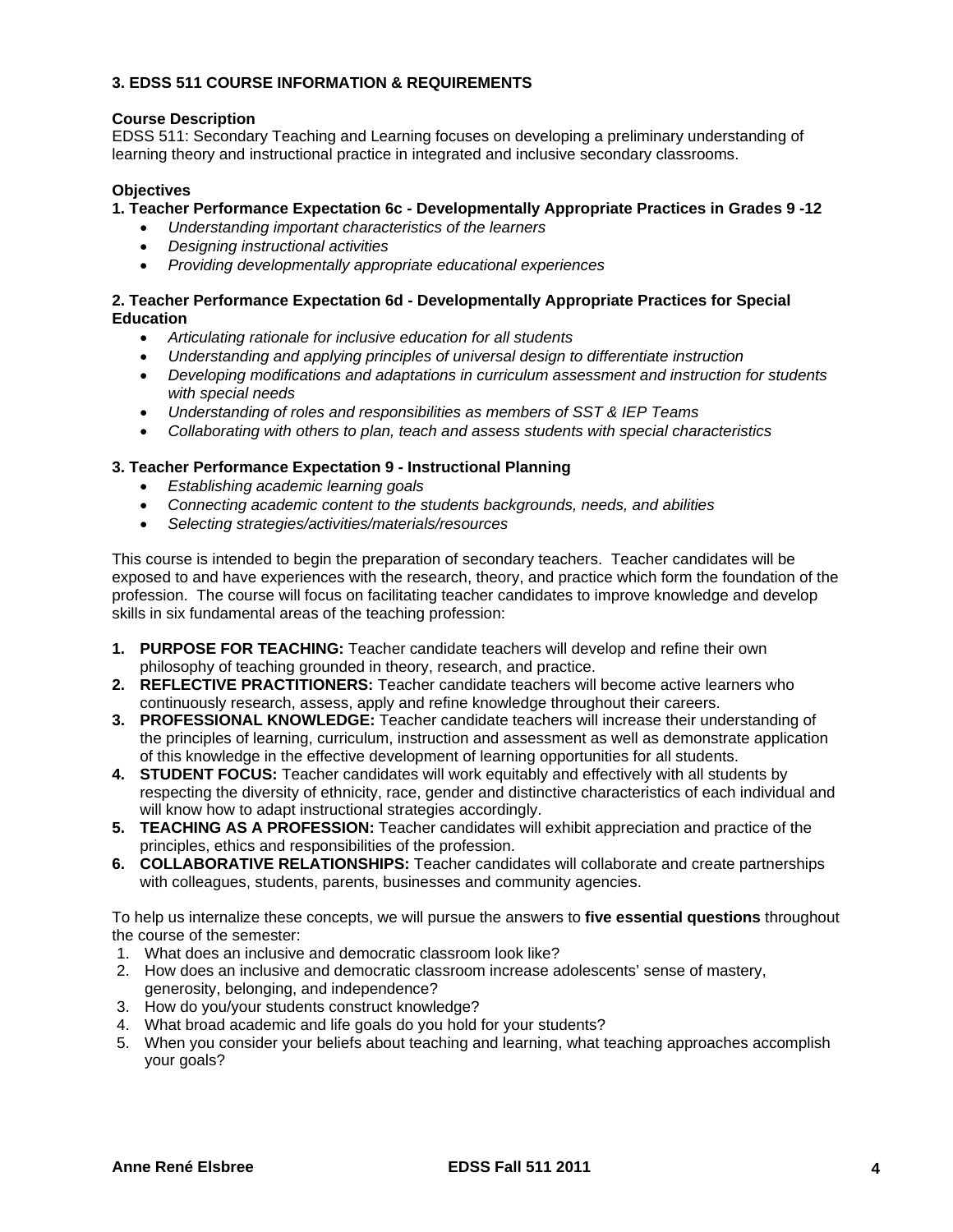# **Required Texts: Available at CSUSM Bookstore.**

Baldwin, M., Keating, J. & Bachman, K. (2005). *Teaching in secondary schools: Meeting the challenges of today's adolescents.* Upper Saddle River, NJ: Prentice Hall. ISBN: 0130422231.

Bigelow, Bill, et. al., Eds. (2007). *Rethinking our classrooms, Volume 1 (2nd ed.).* Milwaukee, WI.: Rethinking Schools. ISBN: 0942961358 or 9780942961355. [This is the LIGHT BLUE book, not the first edition that is dark blue.]

# **Electronic Readings: Read selected chapters from the following books.**

Charles, Carol. M. (2004). *Building Classroom Discipline, (10th Ed.).* Boston: Allyn and Bacon. ISBN: 9780137034055

Choate, J.S. (2004). *Successful inclusive teaching*. (4<sup>th</sup> Ed.). Needham Heights, MA: Allyn and Bacon. ISBN: 0205388477.

Wiggins, Grant & McTighe, Jay (2001 or 2005). *Understanding By Design (1st or 2nd ed.).* Upper Saddle River, NJ: Prentice Hall. ISBN: 013093058X. or 9781416600350.

#### **Course Requirements**

original, clear and error-free is a priority for the School of Education. Teacher education is a professional preparation program. It is expected that teacher candidates will come to class prepared to discuss the readings, submit required assignments, and participate in class activities. Teacher candidates are expected to adhere to academic honesty and integrity, standards of dependability, confidentiality and writing achievement. Because it is important for teachers to be able to effectively communicate their ideas to students, parents, colleagues, and administrators, writing that is

It is expected that work will be turned in on time. Please discuss individual issues with the instructor. Points will be deducted if assignments are submitted late. *Half credit for any late assignments turned in within one week of the original due date. No assignments will be accepted after one week.* An extra credit assignment is available for teacher candidates that have not missed any class sessions and the *extra credit assignment is due week 6.* 

#### **Teacher Performance Expectation (TPE) Competencies**

This course is designed to help teachers seeking the Single Subject Credential to develop the skills, knowledge, and attitudes necessary to assist schools and districts in implementing an effective program for all students. The successful candidate must be able to demonstrate their understanding and ability to apply each of the TPE's, that is, merge theory and practice in order to realize a comprehensive and extensive educational program for all students. Failure to meet a minimum competence in any of the TPE's by the completion of the program will prevent the acquisition of the Single Subject Credential. A full-text version of the TPE descriptions can be downloaded from the School of Education website. This course will emphasize the following TPEs:

#### **TPE 6c - Developmentally Appropriate Practices in Grades 9 -12**

- *Understanding important characteristics of the learners*
- *Designing instructional activities*
- *Providing developmentally appropriate educational experiences*

#### **TPE 6d - Developmentally Appropriate Practices for Special Education**

- *Articulating rationale for inclusive education for all students*
- *Understanding and applying principles of universal design to differentiate instruction*
- *Developing modifications and adaptations in curriculum assessment and instruction for students with special needs*
- *Understanding of roles and responsibilities as members of SST & IEP Teams*
- *Collaborating with others to plan, teach and assess students with special characteristics*

#### **TPE 9 - Instructional Planning**

- *Establishing academic learning goals*
- *Connecting academic content to the students backgrounds, needs, and abilities*
- *Selecting strategies/activities/materials/resources*

Anne René Elsbree **EDSS 511 Fall 2011**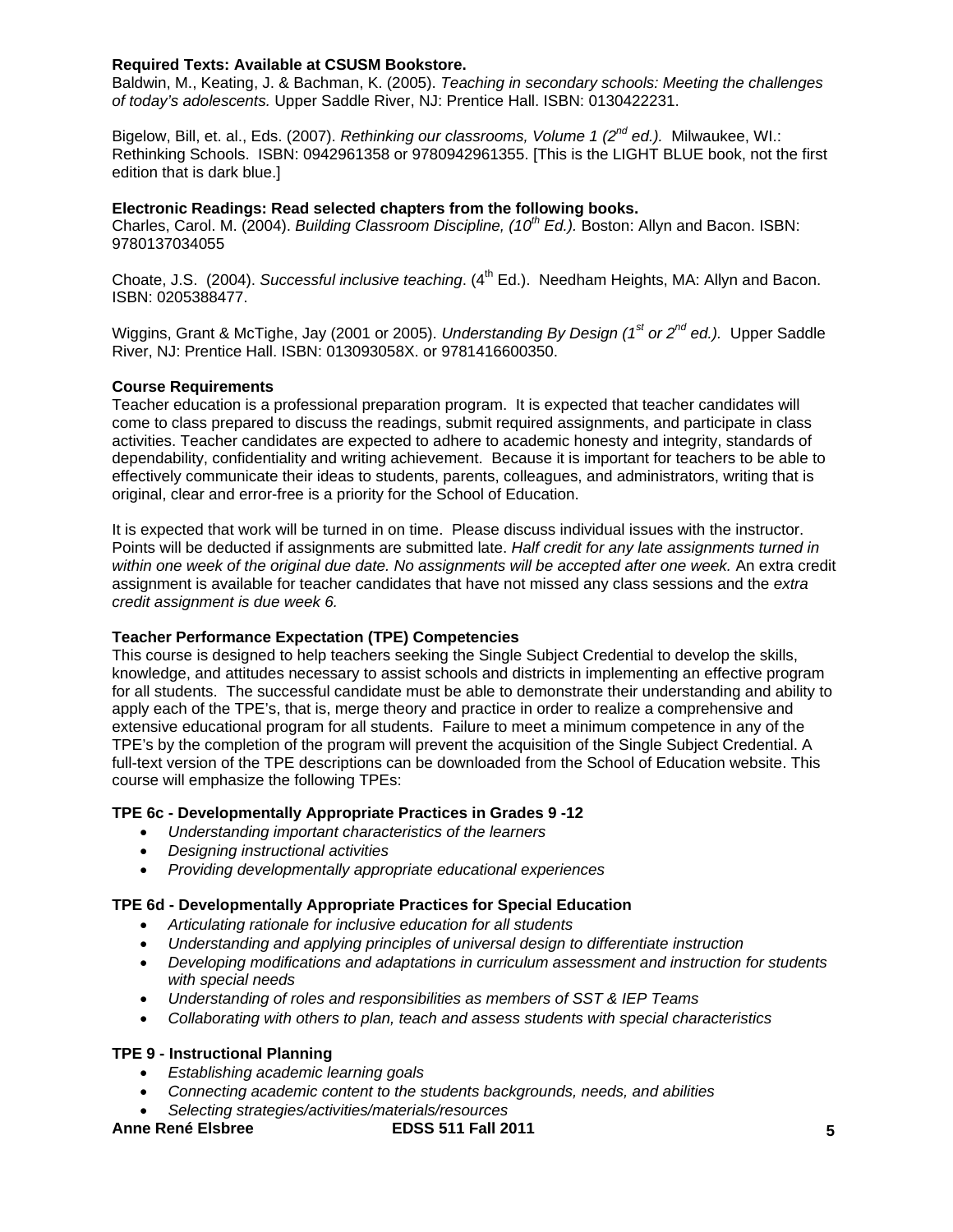### **Instructor Application of the Attendance Policy**

For this course attendance at all classes is essential to receiving credit for intermediate assessments and involvement in discussions of readings. A minimum grade of C+ is required in EDSS 511 to qualify as part of the credential requirement. Absences and late arrivals/early departures will affect the final grade. **If more than three hours is missed, the highest possible grade that can be earned is a "C+".** If extenuating circumstances occur, the teacher candidate should contact the instructor as soon as possible to make appropriate arrangements.

The following individual penalties will be assessed for absences:

- Three (3) points will be deducted for each hour absence or portion of an hour absence; this includes tardiness and early departures.
- Half credit for any late assignments turned in within one week of the original due date.
- No assignments will be accepted after one week.
- No credit for the intermediate assessment for that day's work (reading responses, role-plays, presentations…)
- 1 make up assignment will be accepted for a three-hour (or portion of 3 hours) absence assignment is due 1 week after absence. Make Up Assignment must be negotiated with instructor. Make up assignments are due within one week of absence.
- The extra credit assignment is available for teacher candidates that have not missed any class sessions and the extra credit assignment is due the third to last class session (Session 6). Extra Credit/Make-Up Assignment Options are provided online.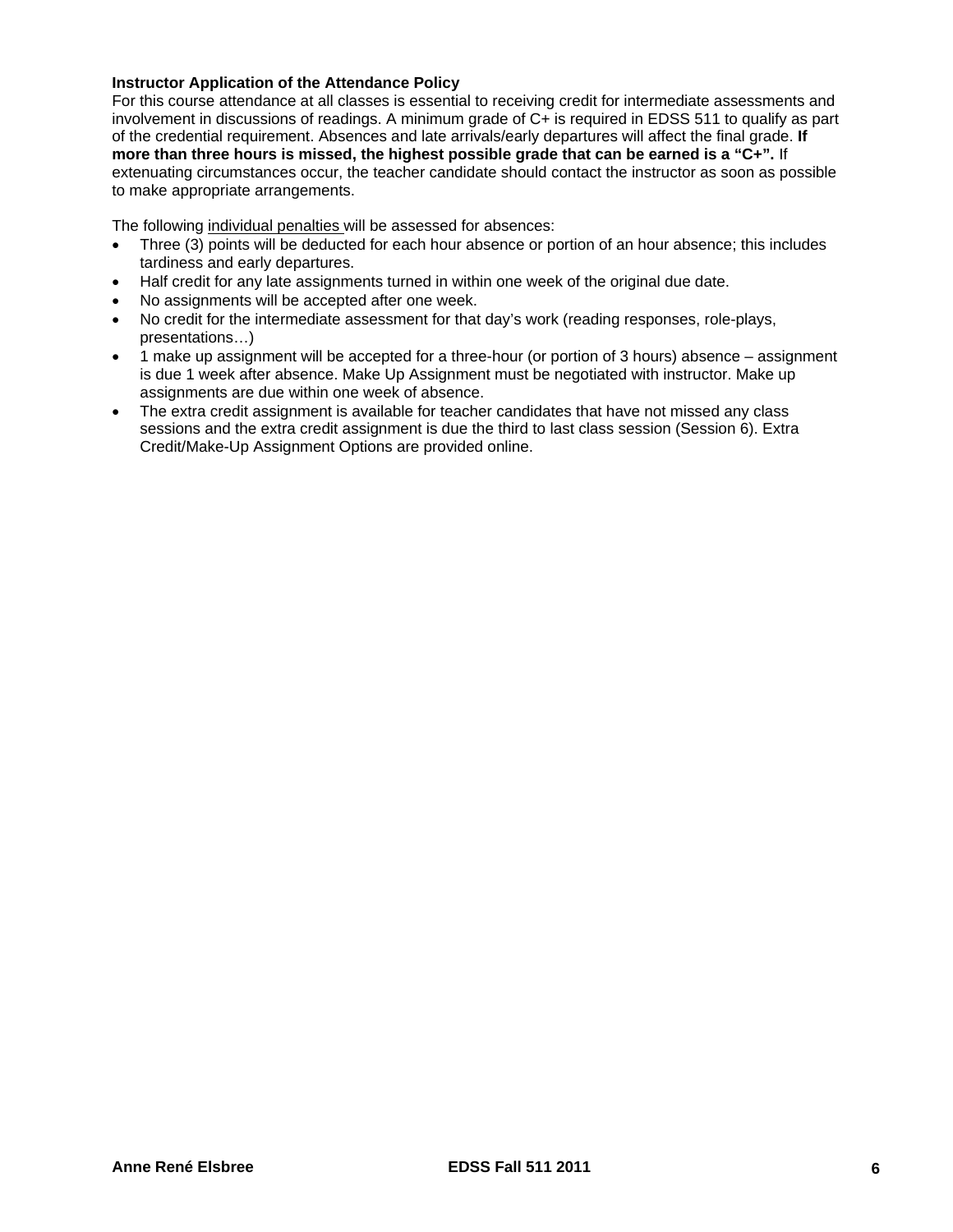### **4. EDSS 511 COURSE ASSIGNMENT DESCRIPTIONS & RUBRICS**

This section contains assignment descriptions, templates and rubrics. See online for additional resources.

| <b>Reading Response</b>              | 15 points         |
|--------------------------------------|-------------------|
| Lesson Design                        | 10 points         |
| Classroom Management Plan            | 10 points         |
| <b>Student Success Team</b>          | 10 points         |
| Unit Calendar                        | 5 points          |
| <b>Assessment Plan Evaluation</b>    | 5 points          |
| Unit Plan                            | 25 points         |
| <b>Instructional Strategies</b>      | 10 points         |
| <b>Cooperating Teacher Interview</b> | 10 points         |
| <b>TOTAL POSSIBLE FOR EDSS 511</b>   | <b>100 POINTS</b> |

# **Reading Responses/Participation - 1 point each for a total of 15 points**

Critical, engaged discussion will make this a richer class for all of us. In preparation for this kind of thoughtful discourse, you will be responsible for reading and responding to a variety of texts in a variety of ways. Reading response methods will be introduced and explained in class. The goal of all responses is to help you better contemplate, organize, and understand your reading and to be better prepared for thoughtful discussion. If your responses cease to function in these ways and seem to be "busy work" then you need to adjust what you're doing. Seek alternative ways of responding in order to meet the goal—it is your responsibility to make the work worthwhile. Ask for help if you need it. Come to class prepared to participate fully, using your reading responses as a "jumping off" point.

#### **Lesson Design (Plan) - 10 points**

The *Single Subject Lesson Design Format* is for daily lesson planning and will be required by your supervisor for clinical practice (student teaching). This lesson design format includes: *title, curriculum area, grade level, materials, content and ELD standards, learning goals/objectives, assessment, steps of instruction (both instructional strategies & student activities – into, through & beyond), differentiation (whole class/individual student info and differentiation strategies) and rationale.* This lesson design format is similar to the format used for the Teaching Performance Assessments. See template provided. This assignment prepares you for TPA Task 1 Case Studies 1, 3 & 4. *This addresses TPE 6C, 6D & 9.* 

#### **Classroom Management Plan - 10 points**

The classroom *management plan* is a written essay describing how your beliefs will inform your teaching actions. In essay format you will identify your educational philosophy (perennialism, essentialism, experimentalism, existentialism social reconstructionism, or postmodernism) and describe how it informs your management plan. You will describe three different management approaches: preventive, supportive and corrective management actions. The preventive approach includes curriculum, classroom rules, classroom environment, teacher interactions with students, sharing expectations with students, teaching students learning strategies and positive behaviors. The supportive approach includes how you connect and show interest in students, communication with students (verbal, non-verbal communication, physical proximity), and differentiating content, process and products to meet student's individual needs. The corrective approach includes how you intervene when students are not meeting expectations; Corrections can include interventions, consequences, consistency strategies, as well as how you keep your composure and not let students push your buttons. For each approach you will describe a minimum of 4 different examples that represent your beliefs. You will be required to cite the educational theorists using APA style for all citations: (Author, date, p. #). Electronic readings from C.M. Charles' *Building Classroom Discipline* can assist you with the citations, but feel free to use other work as well.

#### **Student Success (Study) Team aka SST - 10 points**

You will participate in a group role-play modeling the SST process. Preparation for this assignment will take place in and outside of class. You will write a reflective response to articulate what you learned and what you still need to learn about SST meetings. *You must be in class to earn credit for this assignment. This addresses TPE 6D.*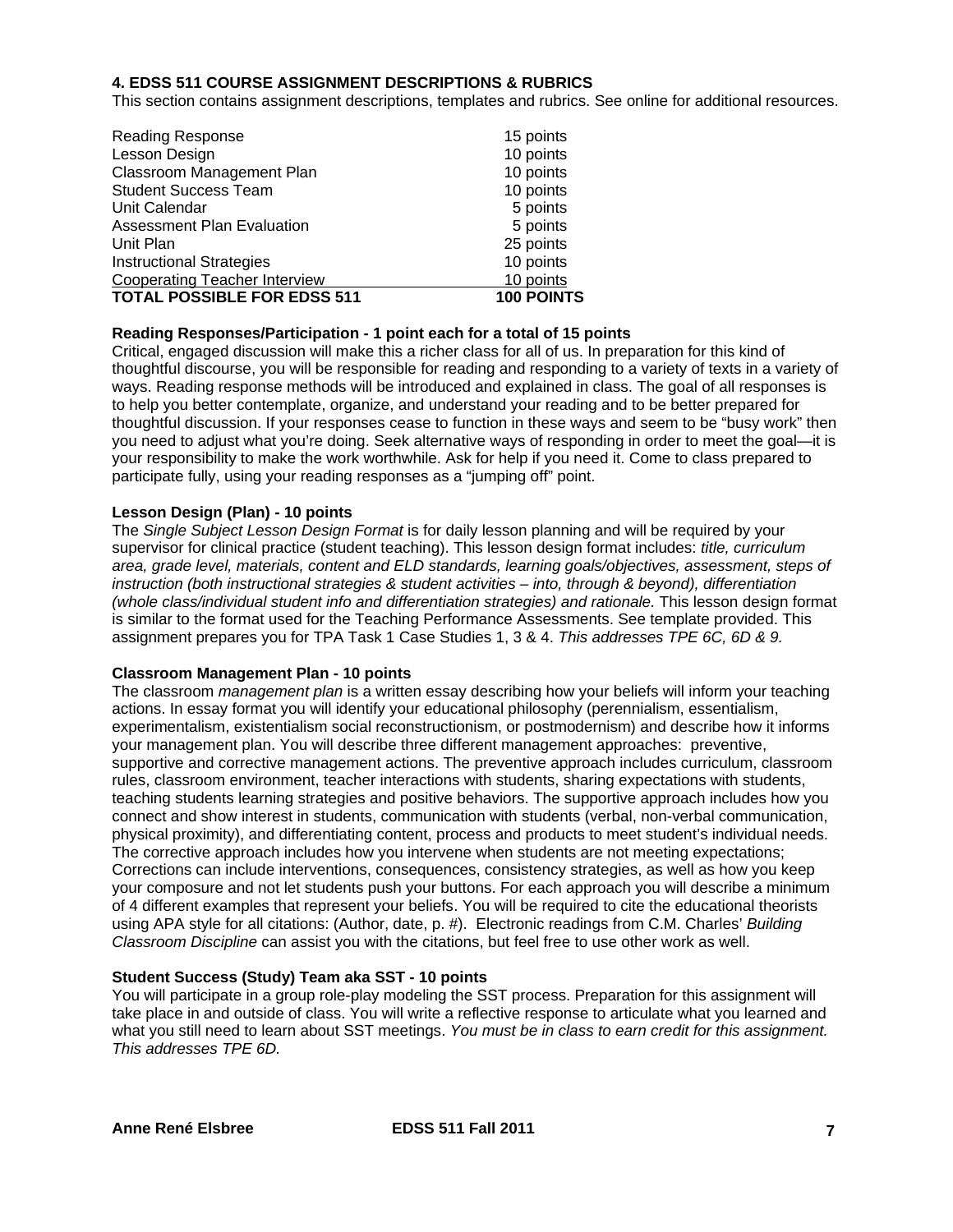### **Unit Calendar & Unit Assessment Plan Evaluation - 10 points (5 points each)**

To assist the development on your unit plan, you will bring a draft of your unit calendar to session 5, evaluate the assessment of the unit objectives and standards, and make necessary changes to strengthen the unit. This assignment will assist you to prepare for TPA Task 1 Case Study 2. *This addresses TPE 6C, 6D & 9.* 

#### **Unit Plan - 25 points**

You will develop a thematic unit plan which will include: *class and unit context, facts about learners (whole class information, individual student information and differentiation strategies), unit rationale, enduring understandings, essential questions, summative assessment, unit objectives, complete plan for unit assessments (diagnostic/formative/summative and include a rubric), standards (content & ELD), into, through (Unit Calendar), beyond, materials/resources, lesson plans, self-reflection of process and rubric with self assessment.* It is suggested to consult with a practicing teacher in your content area—preferably one who views planning as a serious part of his/her professional responsibilities. A unit plan will also be due in other courses - you are welcome to use the same unit for all as long as you meet the criteria for each course. The focus on this assignment is the comprehensive nature of curriculum design as well as differentiation strategies in long term planning. *This addresses TPE 6C, 6D & 9.* This assignment prepares you for TPA Task 1 Case Study 2.

#### **Instructional Strategy Lists - 10 points**

As a class we will create a master list of instructional strategies that you can reference in your clinical practice experience. Each candidate will create a list of 10-20 instructional strategies under a specific topic. For example: strategies for grouping, transitions, attention getting, roll taking and homework collection, classroom arrangement. Strategies will need a title and a rich description outlining the steps a teacher will need to take to implement the strategy. You will present your strategies on the last day of class. Each strategy list will be graded based on organization, variety of strategies, rich detail provided, and references/resources. *This addresses TPE 6C & 9.* 

#### **Cooperating Teacher Interview - 10 points**

Communication with your cooperating teacher is essential for success. This interview assignment has 15 questions to get you started. Add 5 questions of your own to make it fit your needs. Make an appointment to meet with your cooperating teacher to discuss expectations in the first few weeks of semester. Consider giving a copy of the questions to your cooperating teacher ahead, so he/she has time to prepare. In addition use the *Clinical Practice Teacher Candidate Timeline Of Activities* (Induction Process) as a basis for the conversation (See Handbook). The detail of your responses will determine the number of points you earn.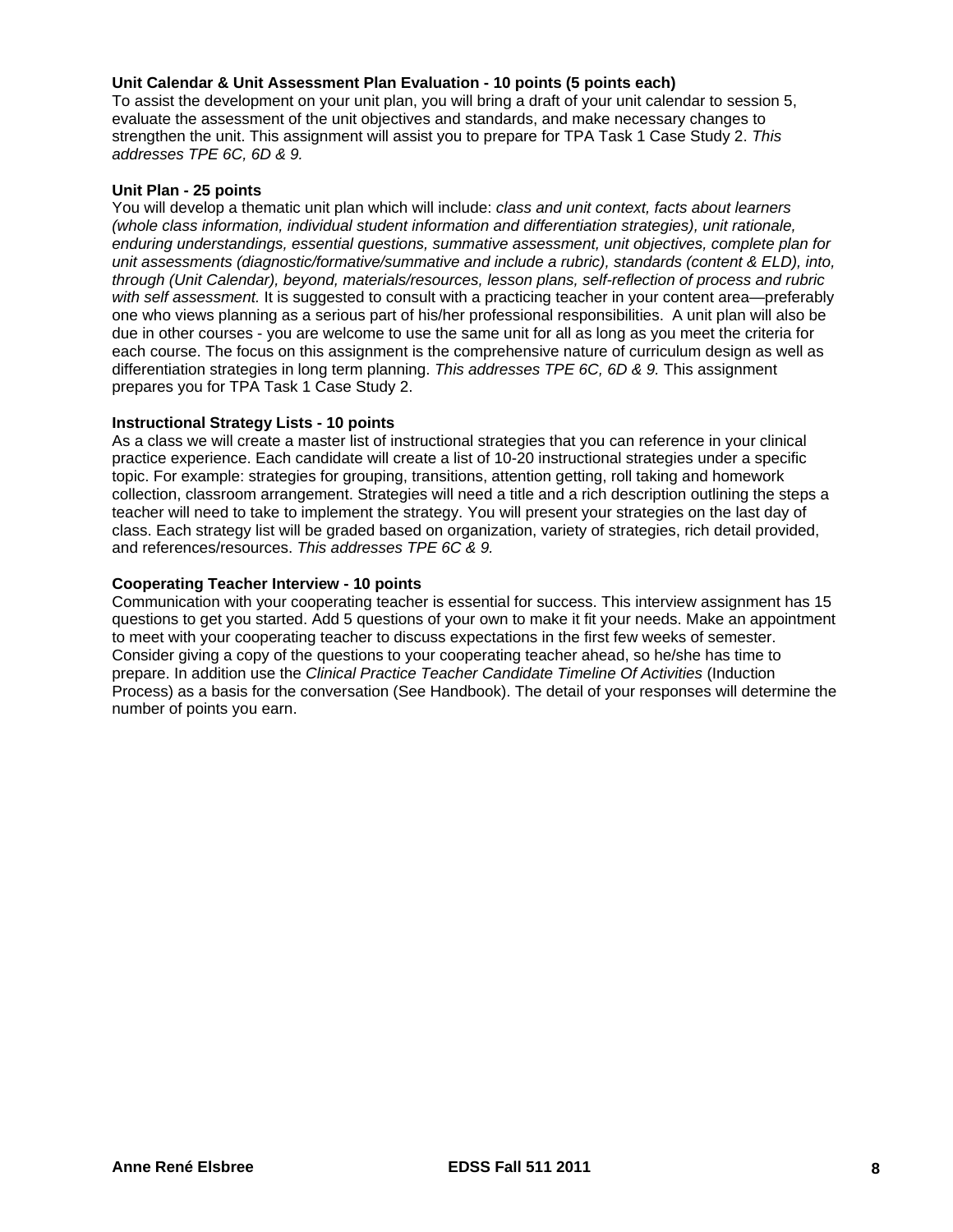# **Reading Response Instructions and Rubric**

Required reading responses are due at the beginning of the class session on which they are due. The responses will be used to inform class discussions and activities. Discussions will include summaries, descriptions or reactions to topics from the readings that demonstrate understanding of key concepts.

Reading Reflections **must** include:

- key concepts, including comments / analysis from the required readings. A written summary and/or analysis of the assigned topic that reflects understanding of the
- A reflection of the topic including connections that can be made between the topics and teaching adolescents, **with specific examples from teaching experiences, school observations, or other personal experiences in bilingual settings.**

Reading Responses will be graded according to the comprehensiveness of the response, analysis of the response that demonstrates understanding of the issues, insightful connections of the readings to the candidate's experiences with adolescents.

| <b>Readings Response</b><br><b>Components/Criteria</b> | <b>No Credit</b>                                                                                              | <b>Partial Credit</b>                                                                                                                                                                                              | <b>Full Credit</b>                                                                                                                                        |
|--------------------------------------------------------|---------------------------------------------------------------------------------------------------------------|--------------------------------------------------------------------------------------------------------------------------------------------------------------------------------------------------------------------|-----------------------------------------------------------------------------------------------------------------------------------------------------------|
| <b>Comprehensiveness</b>                               | Response did not<br>reference the<br>required readings                                                        | Response referenced<br>some of the required<br>readings                                                                                                                                                            | Response<br>referenced all<br>required readings                                                                                                           |
| <b>Analysis</b>                                        | Response did not<br>include an analysis of<br>the readings                                                    | Response included a<br>partial analysis - of only<br>one aspect and/or<br>partial article / chapter<br>of the assigned<br>readings                                                                                 | Response included<br>an analysis of each<br>aspect and/or each<br>article/chapter of the<br>assigned readings                                             |
| <b>Insightful</b><br><b>Connections</b>                | No connections were<br>made between the<br>$topic(s)$ and the<br>student's<br>experiences with<br>adolescents | A connection was made<br>between the topic(s)<br>and the student's<br>experiences with<br>adolescents that did not<br>demonstrate<br>understanding of the<br>application of the<br>reading topic(s) to<br>practice | Connections were<br>made between the<br>$topic(s)$ and the<br>student's<br>experiences with<br>adolescents<br>demonstrating<br>application to<br>practice |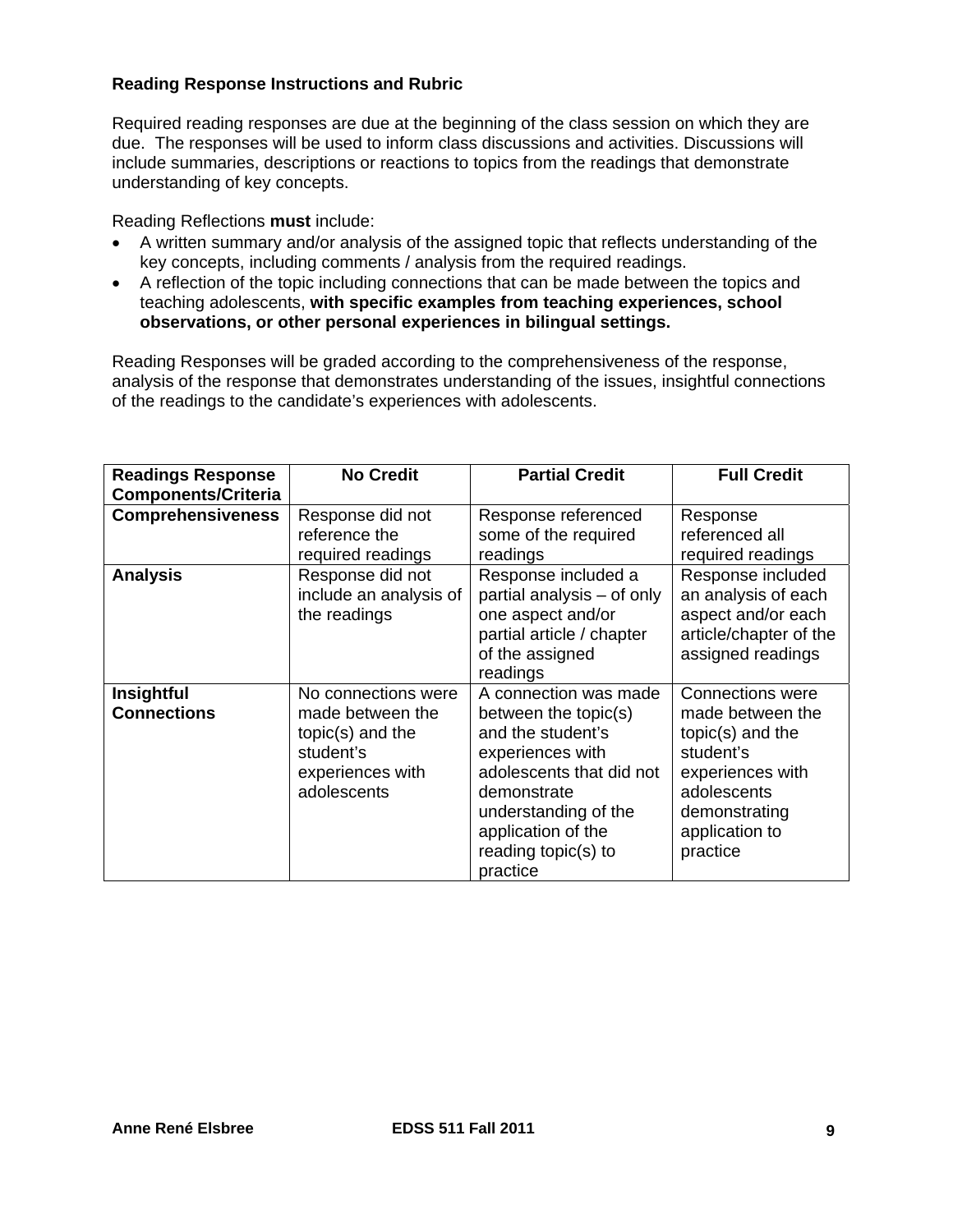**Single Subject Lesson Design - Scroll Format** 

**1. TITLE OF LESSON** 

**2. CURRICULUM AREA & GRADE LEVEL** 

**3. STUDENT INFORMATION** 

 **A. English Language Learners 1.) Readiness Level** 

**2.) Learning Profile**

**3.) Interest**

# **B. Students with Special Education Needs 1.) Readiness Level**

# **2.) Learning Profile**

**3.) Interest**

# **4. RATIONALE**

**A. Enduring Understanding** 

#### **B. Essential Questions**

#### **C. Reason For Instructional Strategies & Student Activities**

**5. CONTENT STANDARD(S)** 

# **6. ELD STANDARD(S)**

**7. LEARNING GOAL(S) - OBJECTIVES A. Cognitive** 

**B. Affective** 

# **C. Psychomotor**

**D. Language Development** 

# **8. ASSESSMENT(S)**

**A. Diagnostic/Entry Level** 

#### **B. Formative – Progress Monitoring**

**C. Summative** 

# **9. EXPLANATION OF DIFFERENTIATION FOR ELL & STS W/ SP ED NEEDS**

**A. English Language Learners 1.) Content/Based on Readiness, Learning Profile or Interest**

**2.) Process/Based on Readiness, Learning Profile or Interest** 

**3.) Product/Based on Readiness, Learning Profile or Interest** 

 **A. Students with Special Education Needs 1.) Content/Based on Readiness, Learning Profile or Interest**

**2.) Process/Based on Readiness, Learning Profile or Interest** 

**3.) Product/Based on Readiness, Learning Profile or Interest** 

# **10. INSTRUCTIONAL STRATEGIES**

**10. INSTRUCTIONAL STRATEGIES** (Describe what the teacher does. Include differentiation strategies.) **A. Anticipatory Set/Into** 

- **B. Instruction/Through**
- **C. Guided Practice/Through**
- **D. Independent Practice/Through**
- **E. Closure**
- **F. Beyond**

# **11. STUDENT ACTIVITIES**

(Describe what the students do. Include differentiation activities.) **A. Anticipatory Set/Into** 

- **B. Instruction/Through**
- **C. Guided Practice/Through**
- **D. Independent Practice/Through**
- **E. Closure**
- **F. Beyond**

**12. RESOURCES** (Attach any materials needed to implement the lesson, such as a power point presentation, graphic organizer, reading…)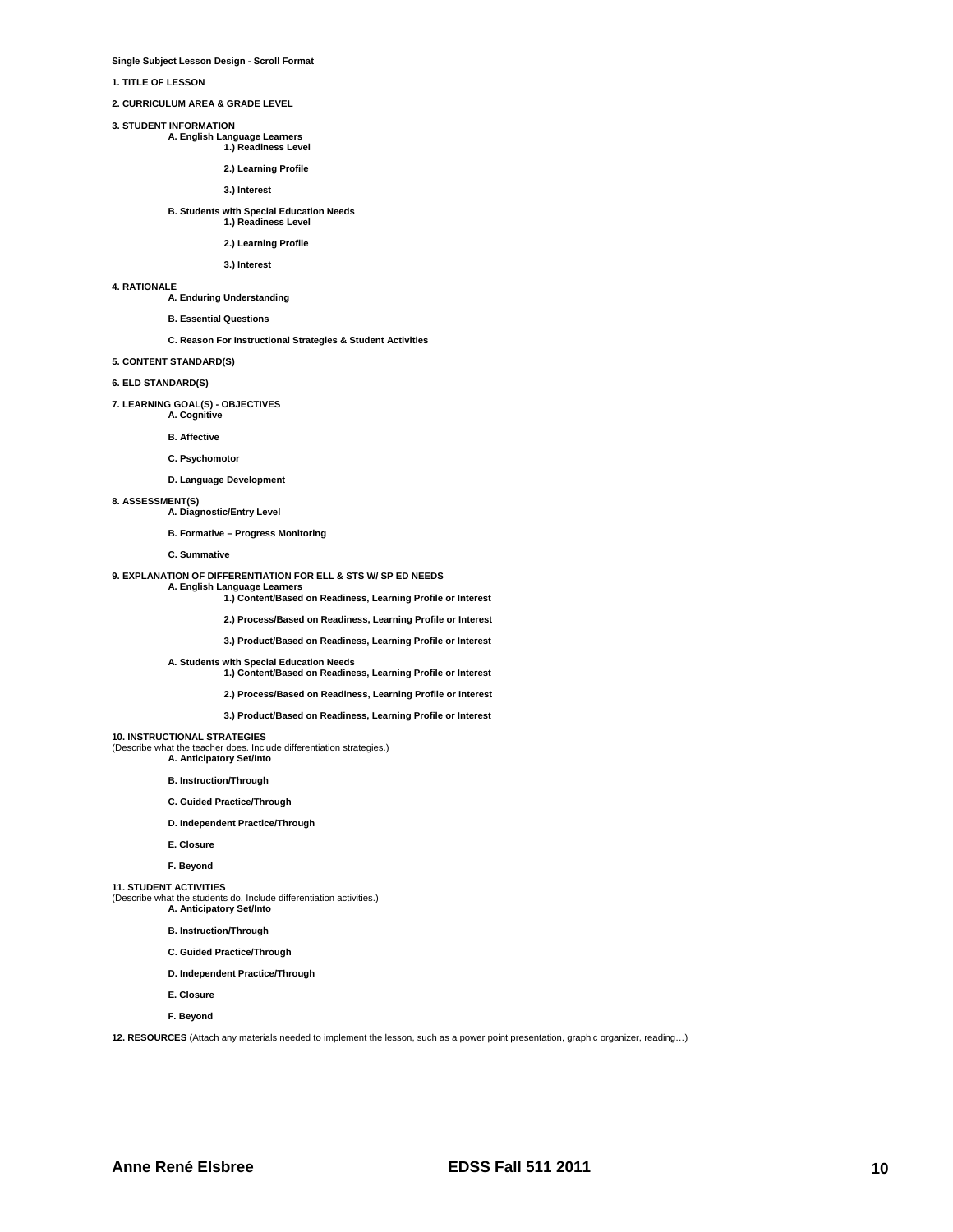**Single Subject Lesson Design - Box Format** 

| <b>1. TITLE OF THE LESSON</b>                                                                     | 2. CURRICULUM AREA & GRADE LEVEL                                                                   |
|---------------------------------------------------------------------------------------------------|----------------------------------------------------------------------------------------------------|
| 3A. STUDENT INFORMATION: English Language Learners                                                | 3B. STUDENT INFORMATION: Students w/ Special Needs                                                 |
| 1.) Readiness Level                                                                               | 1.) Readiness Level                                                                                |
| 2.) Learning Profile                                                                              | 2.) Learning Profile                                                                               |
| 3.) Interest                                                                                      | 3.) Interest                                                                                       |
| <b>4. RATIONALE</b><br>A. Enduring Understanding                                                  |                                                                                                    |
| <b>B. Essential Questions</b>                                                                     |                                                                                                    |
|                                                                                                   |                                                                                                    |
| C. Reason for Instructional Strategies and Student Activities                                     |                                                                                                    |
| 5. CONTENT STANDARD(S)                                                                            | 6. ELD STANDARD(S)                                                                                 |
|                                                                                                   |                                                                                                    |
| 7. LEARNING GOAL(S) - OBJECTIVE(S)                                                                | 8. ASSESSMENT(S)                                                                                   |
| A. Cognitive                                                                                      | A. Diagnostic/Entry Level                                                                          |
| <b>B.</b> Affective                                                                               | <b>B. Formative-Progress Monitoring</b>                                                            |
| C. Psychomotor                                                                                    | <b>C. Summative</b>                                                                                |
| D. Language Development                                                                           |                                                                                                    |
|                                                                                                   |                                                                                                    |
| <b>9A. EXPLANATION OF DIFFERENTIATION FOR</b><br><b>ENGLISH LANGUAGE LEARNERS</b>                 | <b>9B. EXPLANATION OF DIFFERENTIATION FOR</b><br><b>STUDENTS WITH SPECIAL NEEDS</b>                |
| 1.) Content/Based on Readiness, Learning Profile or<br><b>Interest</b>                            | 1.) Content/Based on Readiness, Learning Profile or<br>Interest                                    |
| 2.) Process/Based on Readiness, Learning Profile or<br><b>Interest</b>                            | 2.) Process/Based on Readiness, Learning Profile or<br><b>Interest</b>                             |
| 3.) Product/Based on Readiness, Learning Profile or<br><b>Interest</b>                            | 3.) Product/Based on Readiness, Learning Profile or<br><b>Interest</b>                             |
| <b>10. INSTRUCTIONAL STRATEGIES</b>                                                               | <b>11. STUDENT ACTIVITIES</b>                                                                      |
| (Describe what the teacher does. Include differentiation strategies.)<br>A. Anticipatory Set/Into | (Describe what the students does. Include differentiation activities.)<br>A. Anticipatory Set/Into |
| <b>B. Instruction/Through</b>                                                                     | <b>B. Instruction/Through</b>                                                                      |
| C. Guided Practice/Through                                                                        | <b>C. Guided Practice/Through</b>                                                                  |
| D. Independent Practice/Through                                                                   | D. Independent Practice/Through                                                                    |
| E. Closure                                                                                        | E. Closure                                                                                         |
| F. Beyond                                                                                         | F. Beyond                                                                                          |
| <b>12. RESOURCES</b>                                                                              |                                                                                                    |

(Attach any materials needed to implement the lesson, such as a power point presentation, graphic organizer, reading…)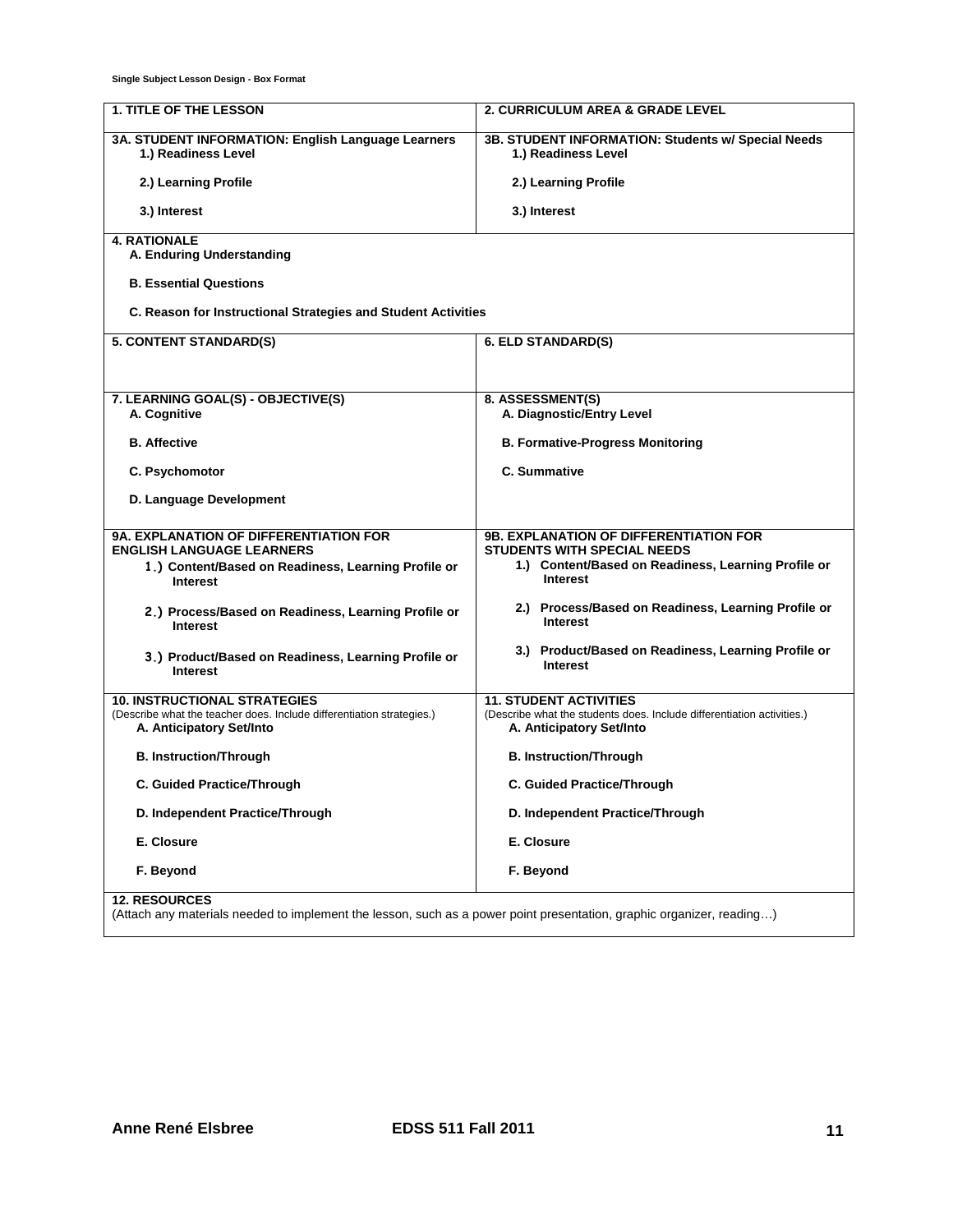#### **Single Subject Lesson Design Rubric 10 points possible**

| <b>Design Component</b>                       | Approaching                                      | <b>Meets</b>                   | <b>Exceeds</b>                                   |
|-----------------------------------------------|--------------------------------------------------|--------------------------------|--------------------------------------------------|
| & Criteria                                    |                                                  | (includes the criteria for     | (includes the criteria for                       |
|                                               |                                                  | Approaching)                   | Approaching & Meets)                             |
| Title, Curriculum Area &                      | Provides a title that is                         | & addresses the unit it        | & describes where it fits                        |
| <b>Grade Level</b>                            | related to the lesson activity                   | belongs to and in what         | within a unit plan.                              |
| 0.5 points                                    |                                                  | curriculum area and grade      |                                                  |
| <b>Student Information</b>                    | Identify the names of the                        | & describe each of the         | & includes prior successful                      |
| 1 point                                       | students that need                               | students readiness level,      | differentiation strategies for                   |
|                                               | differentiation (both ELL &                      | learning profile and interests | each student.                                    |
|                                               | Students w/ Sp Ed needs)                         |                                |                                                  |
| Rationale                                     | Describes the rationale for                      | & addresses how the            | & explains how the                               |
| 1 point                                       | teaching this lesson (big                        | instructional strategies and   | assessment is a valid and                        |
|                                               | ideas, enduring                                  | the student activities are     | reliable way to assess                           |
|                                               | understandings, essential                        | suited to meet the standard    | student learning.                                |
|                                               | questions)                                       | and objective of the           |                                                  |
|                                               |                                                  | lesson                         |                                                  |
| <b>Standards and Objectives</b>               | Both CA Content and ELD                          | & each objective is labeled    | & identifies which of the six                    |
| 2 points                                      | Standards are identified and                     | by the type (cognitive,        | facets of understanding it is                    |
|                                               | each is addressed in an                          | affective, psychomotor or      | designed to address.                             |
|                                               | objective that contains a                        | language) and the number       |                                                  |
|                                               | condition, verb, and criteria                    | of the standard it addresses   |                                                  |
| <b>Assessment</b>                             | Provides an assessment for                       | & clearly communicates to      | & provides a sample of                           |
| 1 point                                       | each objective and                               | students about the             | student work.                                    |
|                                               | articulates if it is diagnostic,                 | expectations (rubric)          |                                                  |
|                                               | entry-level, formative or                        |                                |                                                  |
|                                               | summative assessment                             |                                |                                                  |
| <b>Differentiation</b>                        | Describes the students                           | & labels the strategy (lesson  | & provides how the                               |
| 1 point                                       | differentiation strategy for                     | content, process or product)   | strategy will be assessed                        |
|                                               | the individual students                          | and the way it addresses       | for effectiveness and                            |
|                                               |                                                  | the students identity and      | altered if needed.                               |
|                                               |                                                  | developmental needs            |                                                  |
|                                               |                                                  | (readiness, interest or        |                                                  |
|                                               |                                                  | learning profile)              |                                                  |
| <b>Instructional Strategies</b>               | Provides an into, through                        | & describes in detail the      | & provides script for                            |
| 1.5 points                                    | and a beyond activity for                        | steps the teacher will take    | teacher and times for each                       |
|                                               | lesson                                           | to implement the lesson and    | activity.                                        |
|                                               |                                                  | any need materials (i.e.       |                                                  |
|                                               |                                                  | graphic organizer, ppt,        |                                                  |
|                                               |                                                  | model, rubric)                 |                                                  |
| <b>Student Activities</b>                     | Describes what the                               | & each activity is student     | & provides times for each                        |
| 1.5 points                                    | students will do during the                      | centered with multiple         | activity.                                        |
|                                               | into, through and beyond                         | opportunities for the          |                                                  |
|                                               | activity of the lesson                           | instructor to check for        |                                                  |
|                                               |                                                  | understanding                  |                                                  |
| <b>Resources</b>                              | All instructional materials                      | All instructional materials    | & all materials listed for the                   |
| 0.5 points                                    | needed to implement the                          | that are needed to             | unit are listed and/or                           |
|                                               | lesson are listed/described.                     | implement the lesson are       | provided.                                        |
|                                               |                                                  | provided, such as power        |                                                  |
|                                               |                                                  | point, graphic organizer,      |                                                  |
|                                               |                                                  | sample student work,           |                                                  |
|                                               |                                                  | assignment rubric, quiz        |                                                  |
| <b>Self-Evaluation</b>                        | Provides a copy of the<br>rubric with the lesson | & highlights or circles the    | & provides evidence for<br>each criteria marked. |
| (1 point will be deducted<br>if not included) |                                                  | evaluated criteria for each    |                                                  |
|                                               | plan                                             | lesson component               |                                                  |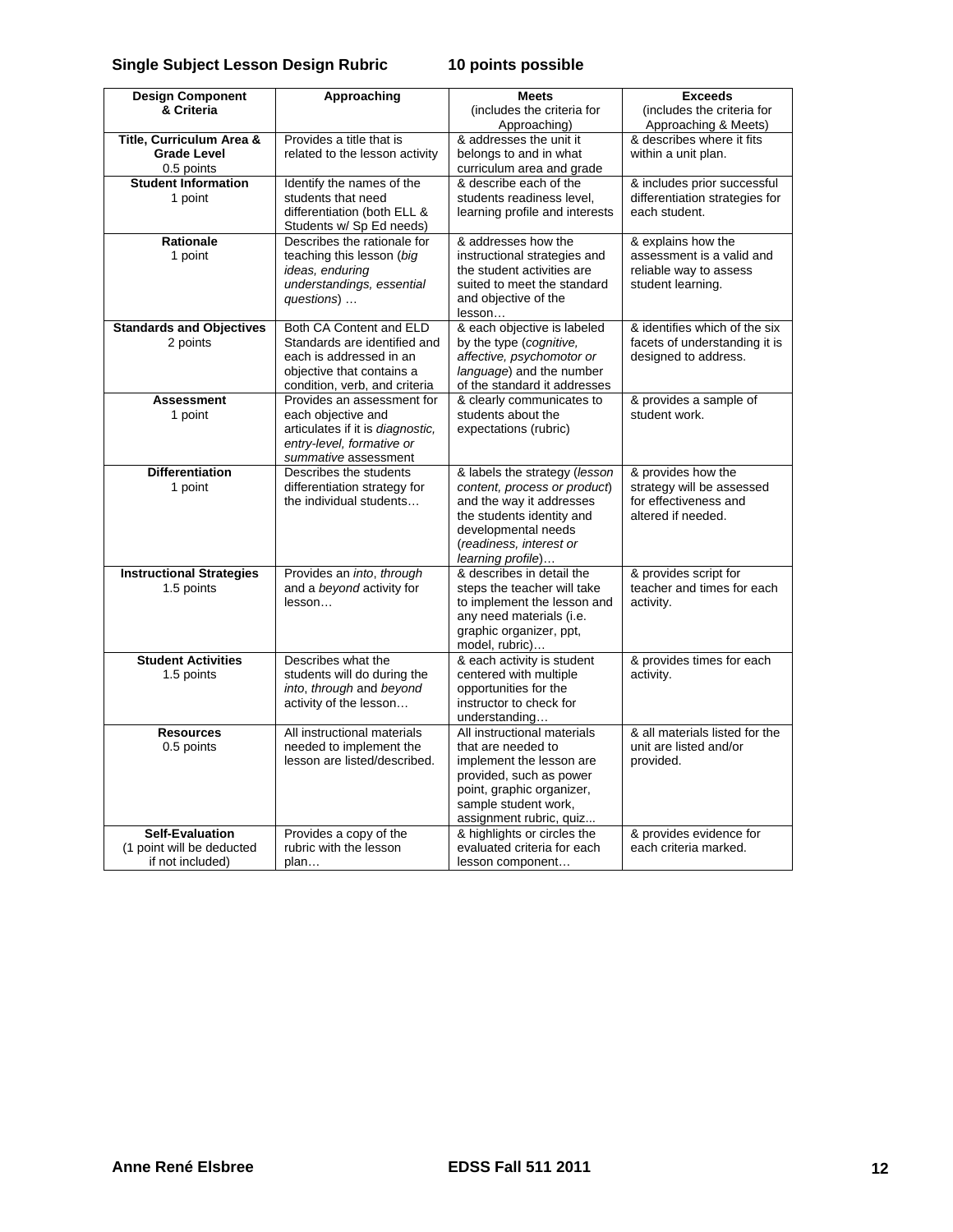### **Classroom Management Plan Template**

#### **Introduction**

(Preview the main approaches you use in your management approach. Describe how these approaches are grounded in your educational philosophy – what you believe about the nature of the learner, the subject matter, and the learning process.)

#### **Preventive Approach**

(Describe the preventive management approaches you use in your classroom. Describe 4-5 specific preventive strategies and how they are grounded in your philosophy. Make sure you cite the authors of the management approaches using APA Style format.)

#### **Supportive Approach**

(Describe the supportive management approaches you use in your classroom. Describe 4-5 specific supportive strategies and how they are grounded in your philosophy. Make sure you cite the authors of the management approaches using APA Style format.)

# **Corrective Approach**

(Describe the corrective management approaches you use in your classroom. Describe 4-5 specific corrective strategies and how they are grounded in your philosophy. Make sure you cite the authors of the management approaches using APA Style format.)

# **Conclusion**

(Summarize your management plan and how it is informed by your educational beliefs and philosophy.)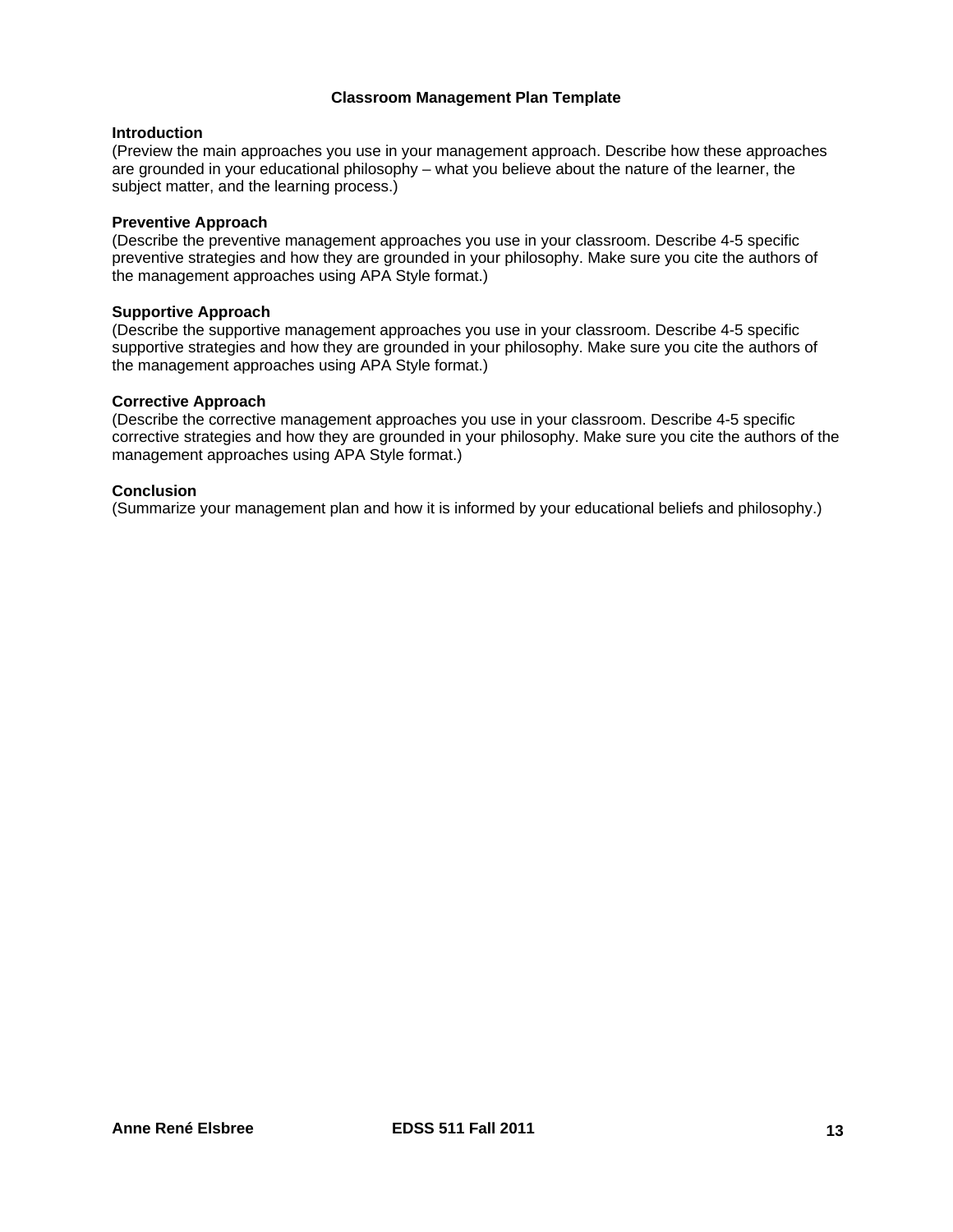# **Classroom Management Plan Rubric 10 points possible 10 points possible**

| Criteria          | Approaching             | <b>Meets</b>                | <b>Exceeds</b>              |
|-------------------|-------------------------|-----------------------------|-----------------------------|
| <b>Preventive</b> | Articulate 1-3          | Articulate 4 strategies to  | Articulate 5 or more        |
| Approach          | strategies to prevent   | prevent negative student    | strategies to prevent       |
|                   | negative student        | behavior.                   | negative student            |
|                   | behavior.               |                             | behavior.                   |
| <b>Supportive</b> | Articulate 1-3          | Articulate 4 strategies to  | Articulate 5 or more        |
| Approach          | strategies to support   | support positive            | strategies to support       |
|                   | positive behavior.      | behavior.                   | positive behavior.          |
| <b>Corrective</b> | Articulate 1-3          | Articulate 4 strategies to  | Articulate 5 or more        |
| Approach          | strategies to correct   | correct student behavior.   | strategies to correct       |
|                   | student behavior.       |                             | student behavior.           |
| Philosophical     | Describe how each       | Cite how your               | Cite each of the three      |
| Grounding         | area is grounded in a   | management approach         | areas on how your           |
|                   | philosophical           | is grounded in your         | approaches are              |
|                   | perspective.            | philosophy.                 | grounded in your            |
|                   |                         |                             | philosophy.                 |
| <b>Citations</b>  | Cite 1 discipline       | Cite 2 discipline theorists | Cite 3 discipline theorists |
| - APA Style       | theorist for each area. | for each area.              | for each area.              |
| Format            |                         |                             |                             |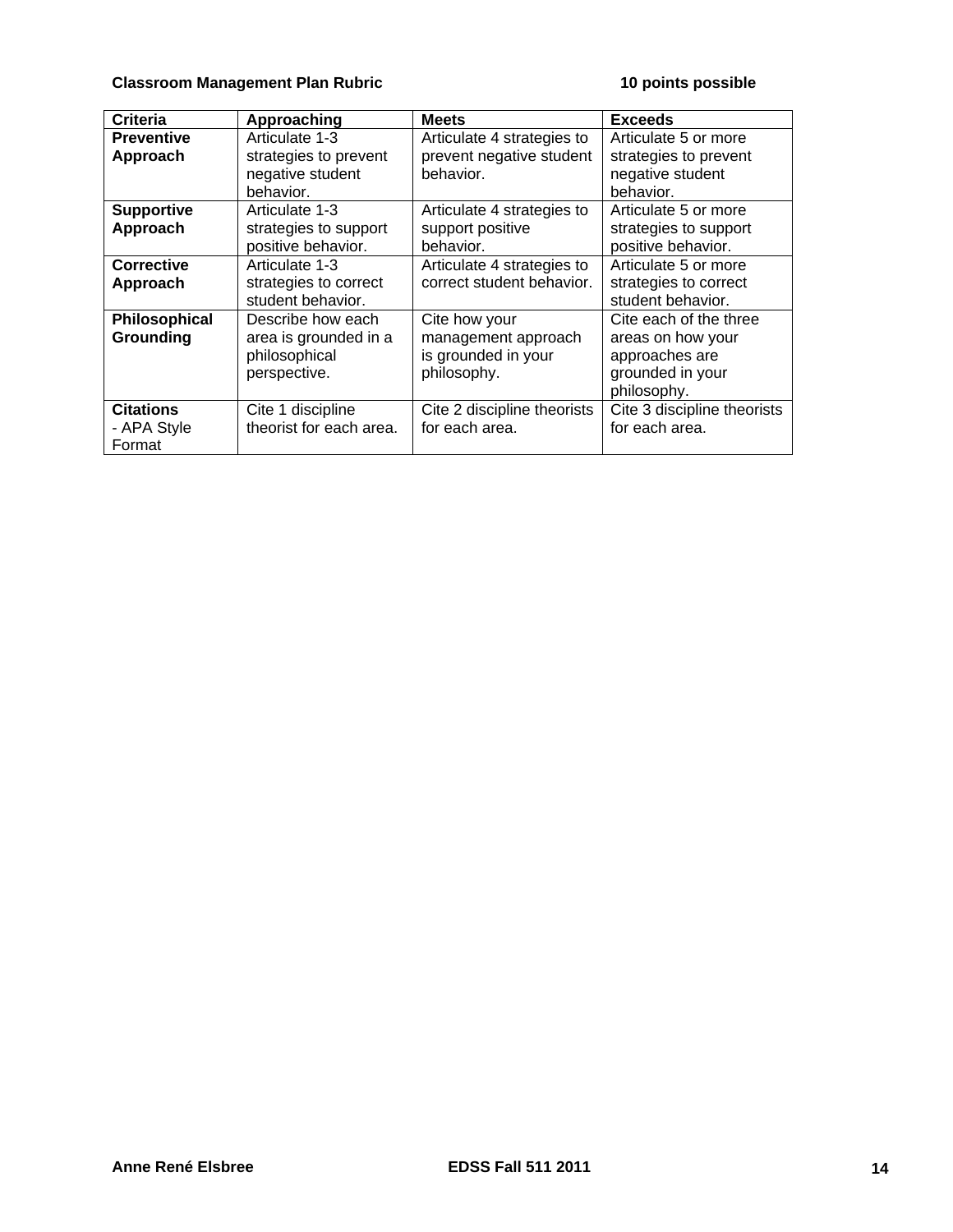### **Unit Calendar Templates**

Choose one of the template formats to describe the assessment plan for one week of instruction.

**DAY 1 Objective: Standard: Student Activity: Assessment:** 

# **DAY 2**

**Objective: Standard: Student Activity: Assessment:** 

# **DAY 3**

**Objective: Standard: Student Activity: Assessment:** 

**DAY 4** 

**Objective: Standard: Student Activity: Assessment:** 

**DAY 5 Objective: Standard: Student Activity: Assessment:** 

| <b>DAY</b> | <b>Standard</b> | <b>Objective</b> | <b>Student Activity</b> | <b>Assessment</b> |
|------------|-----------------|------------------|-------------------------|-------------------|
|            |                 |                  |                         |                   |
|            |                 |                  |                         |                   |
|            |                 |                  |                         |                   |
|            |                 |                  |                         |                   |
|            |                 |                  |                         |                   |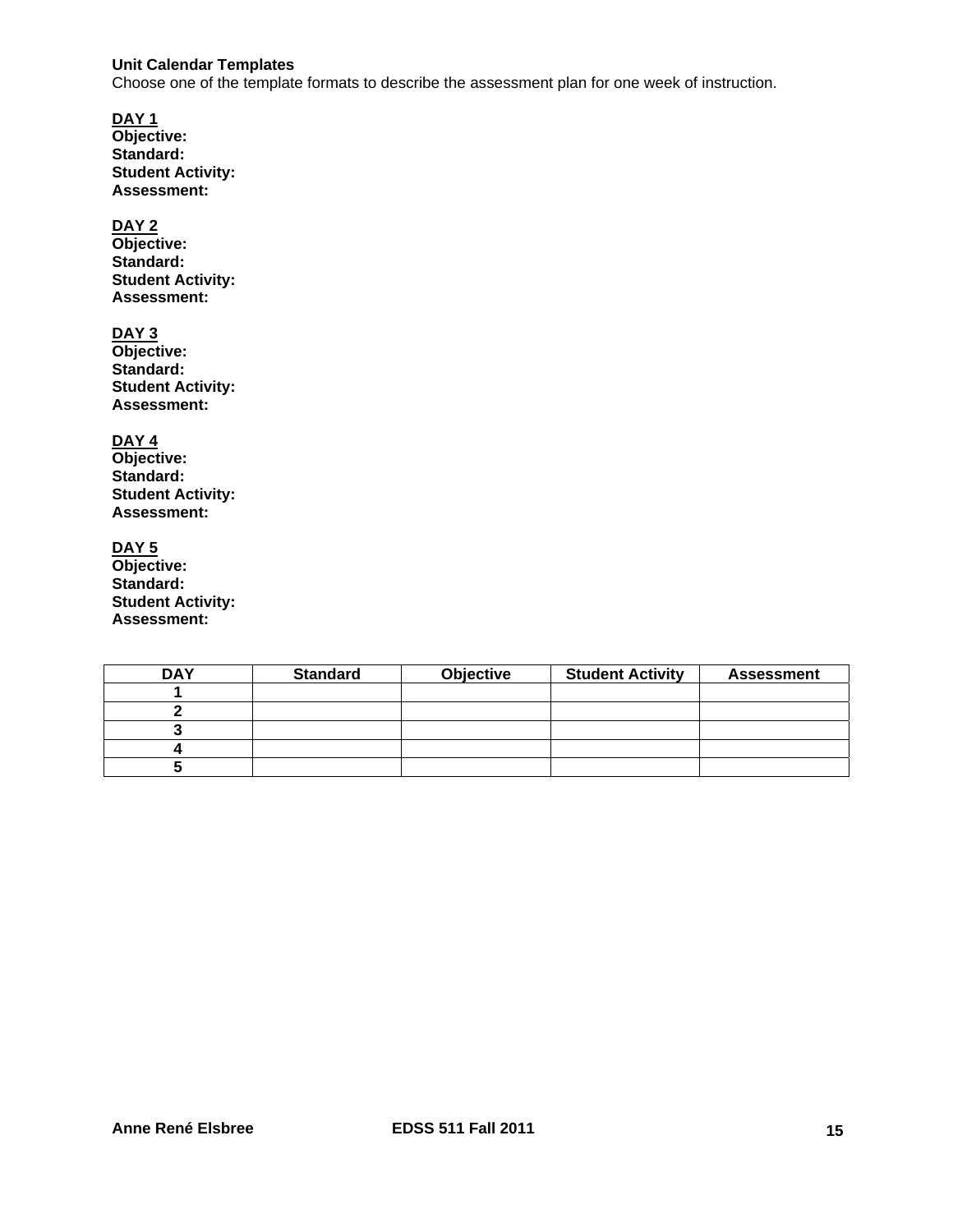#### **Unit Assessment Evaluation**

**1a)** List all of your assessments in the unit and label each assessment strategy for the following:

*Objective & Standard: What objective and standard does this assessment address?* 

*Type: Formal or Informal* 

*Diagnostic, Formative or Summative, Multiple Choice, Fill in Blank, Essay, Drawing, Performance, Other \_\_\_\_\_\_\_\_ Purpose: Assess skills or Assess knowledge/concepts Implementation: Paper & Pencil, Verbal, or Performance Feedback strategies: Who will provide feedback? Teacher, Student or Peer How will the feedback be provided: Verbal, Written, or Performance* 

*Identify how assessment informs instruction: Determine what needs to be reviewed or who has learned material* 

- **1b)** To help you answer #2, please evaluate your assessment plan using these ten prompts:
- 1. Are your assessments addressing all standards, objectives and goals? How are the assessments inherent to the learning goals/objectives?
- 2. How many assessments do you have? One for each day? More than one for each objective?
- 3. What variety are you providing for the assessments? (formality, purpose, implementation method, communication of expectations, evaluation criteria, feedback strategies, self-assessment …)
- 4. How will you know if your assessments are valid & reliable? Using multiple assessments to monitor student progress?
- 5. How are the student's development needs (readiness levels, interests and learning profiles) integrated into the assessments? How many different multiple intelligences are incorporated in the unit assessments? How do students have choices in their assessments?
- 6. How are the criteria for the assessments communicated, modeled and supported?
- 7. How will you guide students to self-assess as they complete their assignments? Have you provided an assessment rubric for the unit? Will students use it for a formal self-assessment? When?
- wav? 8. How will you have assessment data inform your instruction? Not just at the end of the unit but along the
- 9. What levels of problems solving and critical thinking are implemented in the assessments?
- 10. Do you need more information about what the students really know and understand? Will these assessments help you identify your students' misconceptions? Will these assessments help you identify if your students are achieving the learning goals?
- **2a)** Identify one strength in your unit assessment plan and explain why it is a strength in relation to the learning goals/objectives of this unit. (See 1b for ideas.)

**2b)** Identify one weakness in the assessment plan and explain why it is a weakness in relation to the learning goals/objectives of this unit. (See 1b for ideas.)

**3a)** Include an additional assessment to address your weakness in the assessment plan. Think about how the additional assessment could improve your assessment plan.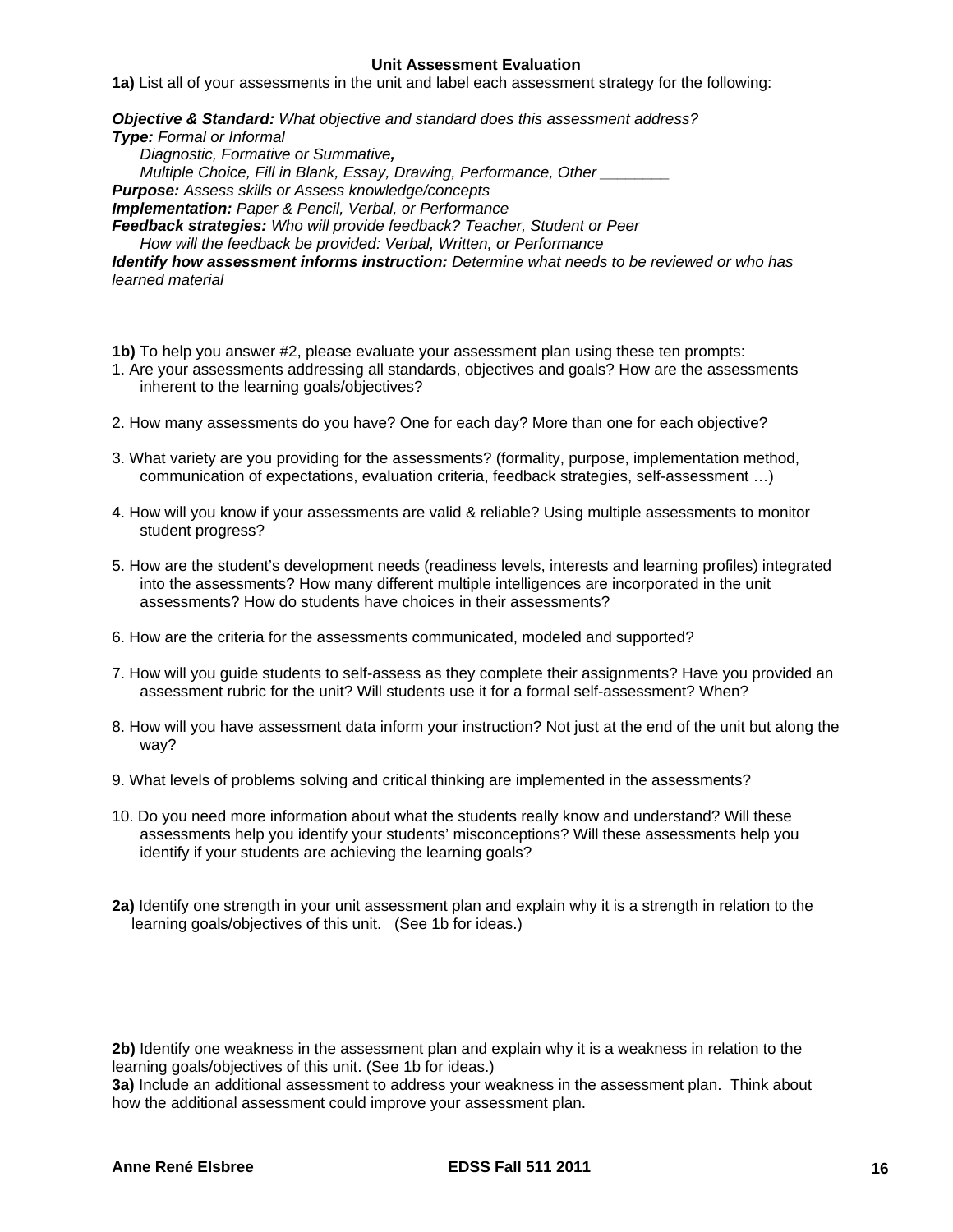#### **Describe the additional assessment:**

Explain how it might be used to improve the plan by answering the following questions: **3b)** When in the plan would you use this assessment? (Day of unit)

**3c)** What goals/objectives would be assessed by this assessment?

**3d)** What type of assessment would it be? Circle each type:

Formal or Informal

Diagnostic, Formative or Summative

Multiple Choice, Fill in the Blank, Essay, Drawing, Performance, Other \_\_\_\_\_\_\_\_

**3d)** What would be the purpose of the assessment?

Assess skills or Assess knowledge/concepts

**3e)** How would you implement the assessment?

Individual or Group Assessment

Paper & Pencil, Verbal, or Performance

#### **3f)** What feedback strategies would you use?

Who will correct and provide feedback? Teacher, Student or Peer

How will the feedback be provided: Verbal, Written, or Performance

**3g)** How would the results of the assessment inform instruction?

Determine what material needs to be reviewed or who has learned material

**4)** Explain how using the additional assessment as you described in question 3 improves the assessment plan and addresses the dilemma of needing more information about what the students really know and understand, their misconceptions, and their progress toward achieving the learning goals.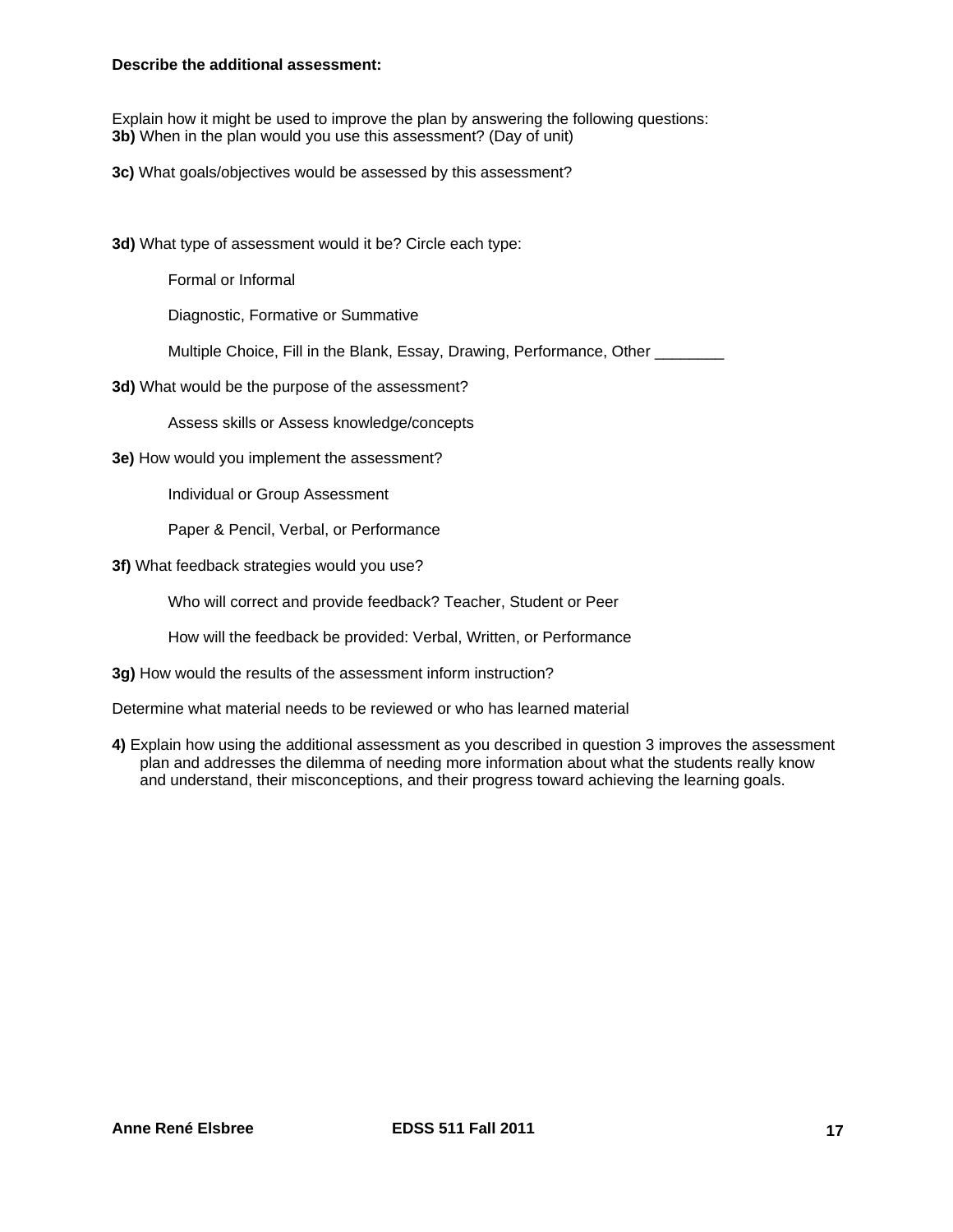#### **UNIT PLAN TEMPLATE** with Prompts **25 points**

(Save all the bold headings, but replace the prompts in regular font with the information for your unit.)

**UNIT TOPIC:** Title or brief description of unit theme

#### **1. UNIT CONTEXT**

Subject/Content Area<br>Course<br>Grade Level

# **Course**<br>Grade Level

 Number of class periods and length of periods **Length of Unit:** Number of days/weeks this unit will cover (Must be for a minimum of a week.)

# **2. FACTS ABOUT THE LEARNERS Whole Class Information**

- **Number of students in class**
- **Demographic Information:** Ethnicity, Gender, Free and reduced lunch, ELL, Bilingual, IEP, 504, Gifted
- **Developmental Needs:** Readiness, Interests, Learning Profiles (learning styles/dispositions), Affective-Management Strategies & Classroom Learning Environment

#### **Individual Student Information and Differentiation Strategies**

Provide the following information for 5 specific students

- 2 English Language Learners (Elena and an ELL of your choice)
- 2 Students with Special Education Needs (Alex and student of your choice with IEP/504)
- 1 Student of your choice

Address the following for each student:

- What is the students' name?
- What is the level of your English Learner? Or What category does the student qualify for special education services? (13 IDEA categories or 504)
- Describe student's grade level, culture, language, SES, family, affect …
- What are the student's individual ed. goals? Reading, writing & subject levels?
- Describe developmental needs (readiness, interest, & learning profile) for each student.
- What can you do to differentiate each student's
	- $\circ$  Content (curriculum materials)
	- o Process (student activities)
	- o Product (assessment)
	- $\circ$  Affect (proactive management strategies student activities, feedback strategies...)
	- o Learning Environment (classroom space, seating, grouping …)

Based on their developmental needs (*readiness, interests and learning profile)*?

- What progress monitoring assessment would you choose to obtain evidence of the student's progress toward a learning goal/objective? Use a rationale for your assessment choice.
- What would be your next steps to facilitate this student's learning? Consider the student's facts - identity/demographics and developmental needs (readiness, interests, learning profile).

#### **2. UNIT RATIONALE: ENDURING UNDERSTANDINGS & ESSENTIAL QUESTIONS**

What is important about unit? Why does unit matter? How does unit fit into the overall scheme of your course and your "*big picture*" goals for the students? This is an introduction to the Enduring Understanding and Essential Questions.

# **Enduring Understandings (EU)**

What do you want students to be left with at the end of the unit? What do you want students to know and be able to do? Goal is to have students answer the following: Why does it (topic) work? Why does it matter? How will you apply new learning? Write up EU using this format, "*Students will understand THAT …"*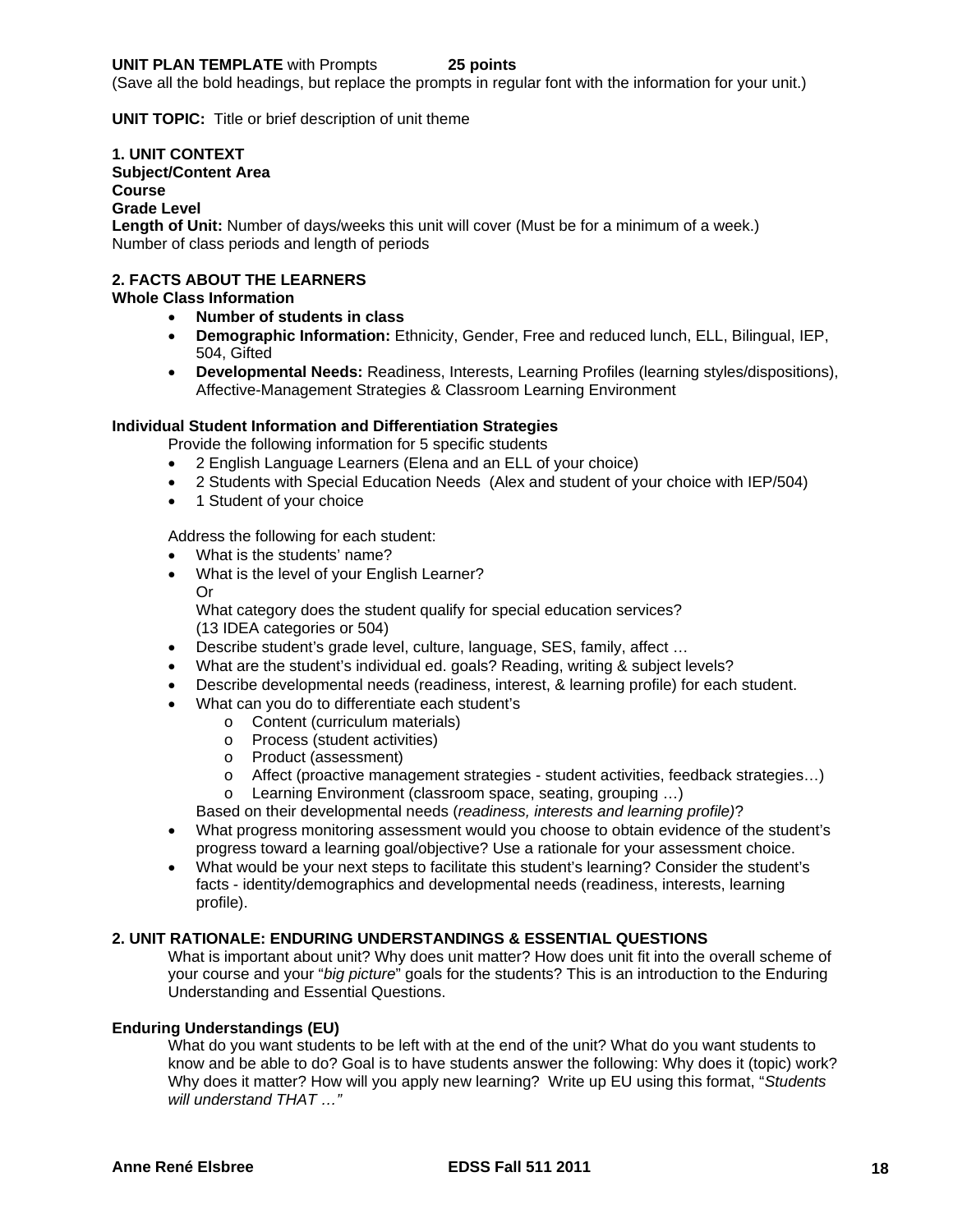### **Essential Questions**

What questions will frame the teaching and learning, point students toward key issues and ideas, and suggest meaningful and provocative inquiry into the content? Remember these guides about **Essential** 

# Questions:

o Have no one obvious right answer.

- o Raise other important questions.
- o Address the philosophical or conceptual foundations of a discipline.
- o Recur naturally.
- o Are framed to provoke and sustain student interest. Make you say "Hmm!"

Write the question based on the Six Facets of Understanding

- (See Wiggins & McTighe's *Understanding by Design* for prompts):
- o Interpretation (critique, illustrate, judge, translate, provide metaphors)
- o Explanation (describe, express, justify, predict, synthesize)
- o Application (build, create, design, perform, solve.
- o Empathy (assume role of, consider, imagine, relate, role-play)<br>
o Self-Knowledge (be aware of, realize, recognize, reflect, self-at
- Self-Knowledge (be aware of, realize, recognize, reflect, self-assess)
- o Perspective (analyze, argue, compare, contrast, infer)

# **3. STANDARDS**

# **Content Standards**

Choose 1-3 standards or frameworks that your unit will address. Go to www.cde.ca.gov

# **ELD Standards**

Choose 1-3 standards or frameworks that your unit will address.

# **4. UNIT OBJECTIVES**

- Include: condition, verb, criteria, type, standard #
- Using the standard/framework you chose, write an objective(s) that directly addresses your standard or framework. What skills and knowledge does the lesson/unit address?
- Condition: Under what conditions will the students meet objective? –What will your provide ad what will the student do prior to performing the objective.
- Verb: What will the student do?
- Criteria: How will you evaluate the student performance?
- Type: Identify if the objective(s) are *cognitive, affective, psychomotor or language.*  Use the Bloom's Taxonomy of Objectives Graphic Organizers to assist you.
- Standard: Cross-reference with the standards Example: Objective, Type & Standard #

#### **5. ASSESSMENT PLAN**

Have an assessment for every objective and standard in unit. Cross-reference the objective and standard for each assessment. Example: Assessment (Objective/Standard #)

Include the following information about each assessment:

- **Name of Assessment**
- **Formality:** formal or informal
- **Purpose:** diagnostic, entry level, formative and summative
- Implementation Method: written *(multiple choice, t/f, open ended essay, academic test preparation)*, verbal, performance …
- **Communication of Expectations:** modeling, supports, samples … (Optional)
- **Evaluation Criteria:** Provide one rubric for the unit.
- Feedback Strategies
- **Student Self-Assessments:** Provide one rubric for the unit.

Checklist for your overall assessment plan:

 Are your assessments addressing all standards, objectives and goals? How are the assessments inherent to the learning goals/objectives? How many assessments do you have? One for each day? More than one for each objective?

# **Anne René Elsbree**

# **Anne René EDSS 511 Fall 2011 19 19**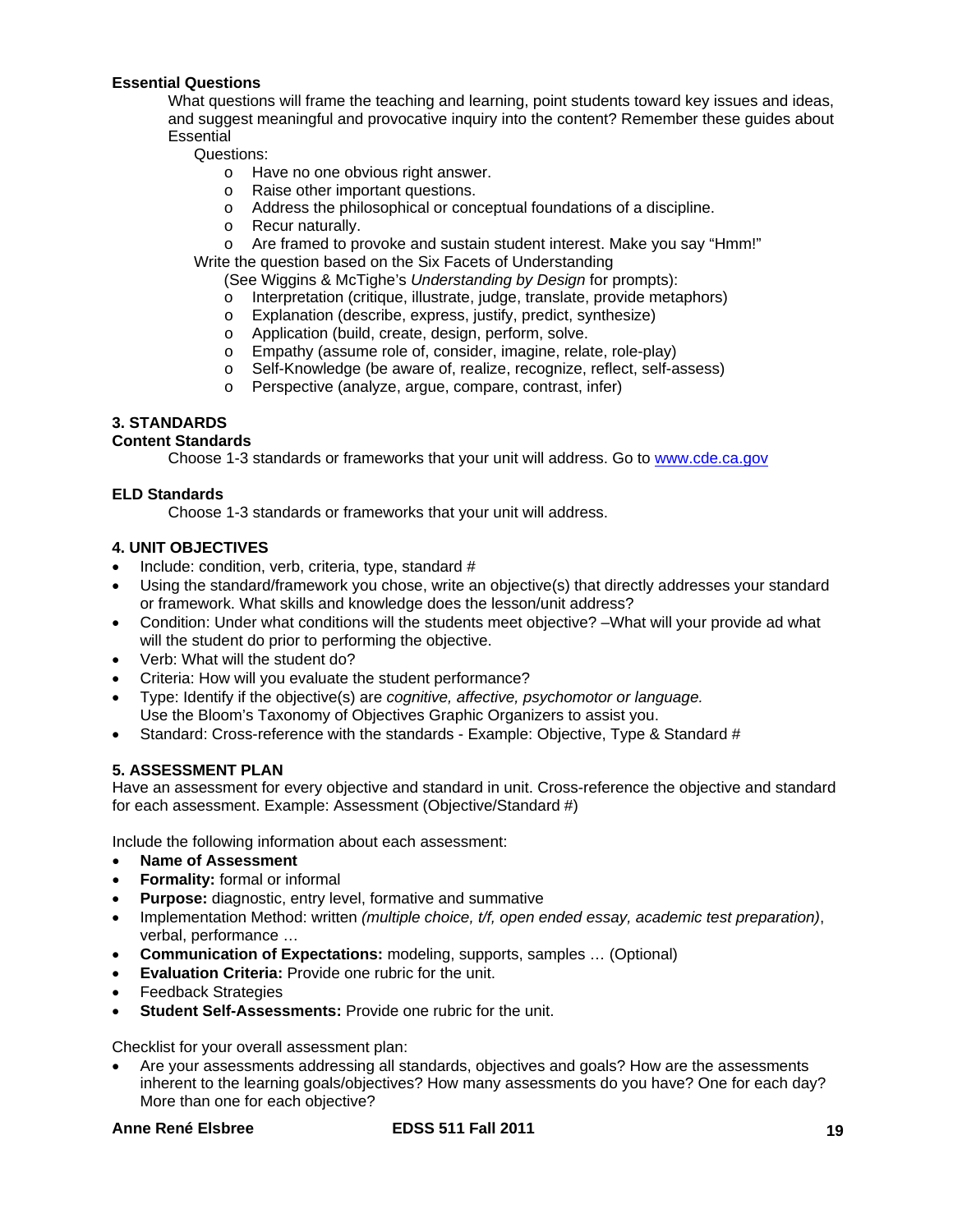- What variety are you providing for the assessments? (formality, purpose, implementation method, communication of expectations, evaluation criteria, feedback strategies, self-assessment …)
- How will you know if your assessments are valid & reliable? Using multiple assessments to monitor student progress?
- How are the student's developmental needs (readiness levels, interests and learning profiles) integrated into the assessments? How many different multiple intelligences are incorporated in the unit assessments? How do students have choices in their assessments?
- How are the criteria for the assessments communicated, modeled and supported?
- How will you guide students to self-assess as they complete their assignments? Have you provided an assessment rubric for the unit (1 minimum)? Will students use it for a formal self-assessment? When?
- How will you have assessment data inform your instruction? Not just at the end of the unit but along the way?
- What levels of problems solving and critical thinking are implemented in the assessments?

# **6. STEPS OF INSTRUCTION** (See *"WHERE TO"* in Understanding by Design PPT.)

Provide the *into, through and closure/beyond* for the unit as well as the *lesson designs* for each day with all needed *materials* (ppts, graphic organizers, rubrics…).

 **Into:** Label Into - First Day Objectives/Standards, Student Activities & Assessment  *Objectives/Standards* 

What is the purpose of the *into* activity of the unit?

*Student Activity* 

- Describe overview of "Into" lesson for the unit. Include in the following format:
- Hook How will you create a hook? How will you motivate and focus students?
- What will you do to draw on previous experience, motivating students to want to learn what's in this unit? How will you access prior knowledge? What activities will you use to tap into prior learning and knowledge and engage ALL students?
- What are the steps to begin the activity?
- How will you handle the room arrangement?
- How will you handle student grouping?
- How will you handle transitions and misbehavior?
- What questions will you ask to prompt learning?
- Unit Preview What will you preview of the whole unit?
- How will you connect the different activities? Transitions?

Assessment - what will you do to assess the students' learning about the content from the "Into"

- Name of Assessment
- Formality: formal or informal
- Purpose: diagnostic, entry level, formative and summative
- Implementation Method: written, verbal, performance ...
- Communication of Expectations (modeling, supports, samples …)
- Evaluation Criteria (rubrics)
- Feedback Strategies
- Student Self-Assessment

**Through:** Unit Calendar

- Daily Objectives (condition, verb, & criteria)
- Standards (Content & ELD)
- Student Activities
- Assessment (formality, purpose, implementation method, & criteria)

**Closure/Beyond:** Label Unit Closure and Unit Transition Activities

In addition to the calendar information Obj., Stand, Activity, Assess.) address the following:

- Closure: How will you have students summarize and make meaning of their learning?
- Closure: What kind of "product" will students produce as a culminating demonstration of their learning?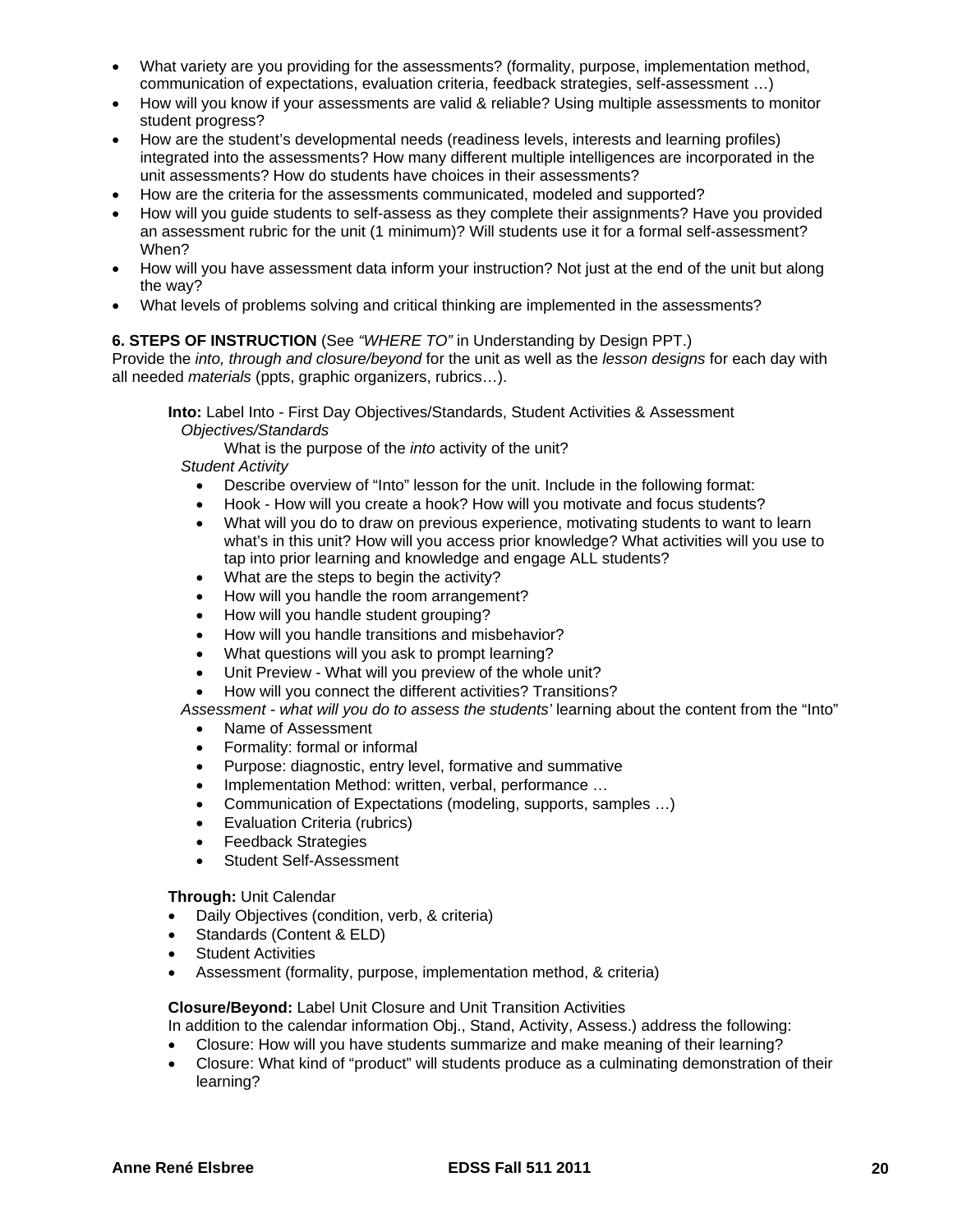- Beyond: How will you structure opportunities for students to continue practice and transfer learning from this unit?
- Beyond: How will you prepare students for the next unit?
- Write up: Objective of the closure, Standard, Student Activity, Assessment

# **WEEK OF LESSON PLANS**

Provide a week's worth of lesson plans. Have the lesson plans match the schedule for the school you are assigned for clinical practice. For example, if your school follows a traditional schedule of 5 – 50 minute classes – you need to provide 5 lesson plans. Refer back to the rubric for the lesson design to make sure you meet all requirements for the lessons.

# **7. MATERIALS/RESOURCES**

Identify all tangible resources you will need to teach unit: Reading Materials, Videos, Websites, Graphic Organizers, PPTS, Rubrics …

# **8. REFLECTION**

- In what ways have you differentiated instruction to meet the varying needs of your students including your high achievers?
- What strengths and possible limitations do you see in your plan?
- actual student learning? What forms of data/evidence might you collect from this unit to measure its effectiveness - gauged by
- What have you learned about yourself, students, your unit plan topic, and/or planning in general as a result of designing this unit plan?
- What do you know now that you didn't know at the start of this unit or program?

# **9. RUBRIC WITH SELF-ASSESSMENT**

- Highlight the criteria on the unit plan rubric that you believe best describes your unit plan.
- Turn in your highlighted scoring guide as an attachment to your unit plan.
- If you did this unit plan with a partner, you should each score yourselves individually. You should also include at the bottom of the scoring guide an evaluation of how you and your partner worked together.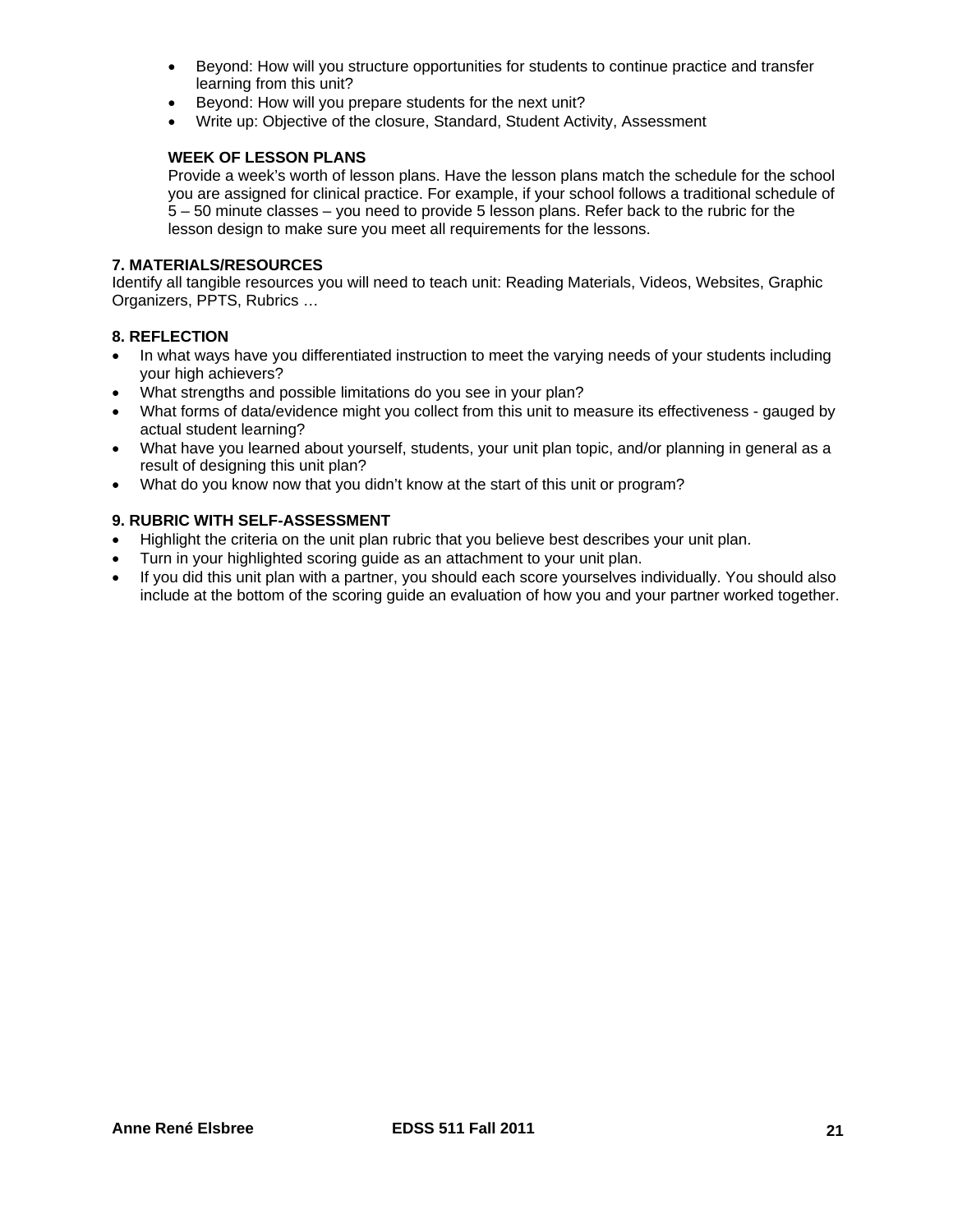| <b>UNIT RUBRIC</b>                                      |                                                                                                                                                                                                       | <b>25 POINTS</b>                                                                                                                                                                                                                                               |                                                                                                                                                  |
|---------------------------------------------------------|-------------------------------------------------------------------------------------------------------------------------------------------------------------------------------------------------------|----------------------------------------------------------------------------------------------------------------------------------------------------------------------------------------------------------------------------------------------------------------|--------------------------------------------------------------------------------------------------------------------------------------------------|
| Design                                                  | Approaching                                                                                                                                                                                           | <b>Meets</b>                                                                                                                                                                                                                                                   | <b>Exceeds</b>                                                                                                                                   |
| Component<br>& Criteria                                 |                                                                                                                                                                                                       | (Including the criteria for Approaching &<br>Meets)                                                                                                                                                                                                            | (Including the criteria for<br>Approaching, Meets &<br>Exceeds)                                                                                  |
| <b>Unit Context</b><br>1 point                          | Describes the subject/content<br>area, curse, grade level &                                                                                                                                           | & describes the length of unit, number of<br>class periods and lengths of periods.                                                                                                                                                                             | & describe where it fits<br>within the year plan.                                                                                                |
| <b>Student</b>                                          | Provide information the whole                                                                                                                                                                         | & describe 5 individual students (2 ELL, 2                                                                                                                                                                                                                     | & include information                                                                                                                            |
| <b>Facts</b><br>3 points                                | class (demographics,<br>readiness, interests, learning<br>profile)                                                                                                                                    | Special Ed and another student of your<br>choice). Include the student's name, label,<br>grade level, culture, language, SES,<br>family, affect, individual ed goals,<br>readiness (reading, writing and subject<br>area level), interests, & learning profile | about students' affects<br>and needs for their<br>learning environment.                                                                          |
| Different-<br>iation<br>5 points                        | Describe the differentiation<br>strategy(ies) for the 5<br>individual students                                                                                                                        | & label the strategy (lesson content,<br>process or product) and the way it<br>addresses the students identity and<br>developmental needs (readiness, interest<br>or learning profile)                                                                         | & provide how the<br>strategy will be assessed<br>for effectiveness and<br>altered if needed.                                                    |
| <b>Unit</b><br><b>Rationale</b><br>1 point              | Explain the importance of unit<br>in the student's big picture of<br>learning & describes the<br>enduring understandings -<br>what student's will know and<br>be able to do at the end of<br>the unit | & articulate what essential questions you<br>will use to frame the unit                                                                                                                                                                                        | & label the questions<br>based on the Six Facets<br>of Understanding.                                                                            |
| <b>Standards</b><br>and<br><b>Objectives</b><br>1 point | Both CA Content and ELD<br>Standards are identified and<br>each is addressed in an<br>objective that contains a<br>condition, verb, and criteria<br>$\cdots$                                          | & each objective is labeled by the type<br>(cognitive, affective, psychomotor or<br>language) and number of the standard it<br>addresses                                                                                                                       | & identify which of the six<br>facets of understanding it<br>is designed to address.                                                             |
| <b>Assessment</b><br>2 points                           | Provide an assessment for<br>each objective and articulates<br>$\cdots$                                                                                                                               | & identify the formality, purpose,<br>implementation method and evaluation<br>criteria.                                                                                                                                                                        | & provide description of<br>how you will communicate<br>of expectations, self-<br>assessment process and<br>provide a sample of<br>student work. |
| Into<br>1 point                                         | Provide an into, activity for<br>unit $\dots$                                                                                                                                                         | & describe in detail the steps the teacher<br>will take to implement the into lesson and<br>any need materials (i.e. graphic organizer,<br>ppt, model, rubric)                                                                                                 | & provide script for<br>teacher and times for<br>each activity.                                                                                  |
| Through<br>2 points                                     | Provide a unit calendar<br>outlining what is addressed<br>each day (objectives,<br>standards, student activity<br>and assessment)                                                                     | & each activity is student centered with<br>multiple opportunities for the instructor to<br>check for understanding                                                                                                                                            | & provide instructional<br>materials for each lesson<br>plan.                                                                                    |
| <b>Beyond</b><br>1 point                                | Provide a beyond activity for<br>unit $\dots$                                                                                                                                                         | & describe in detail the steps the teacher<br>will take to implement the beyond activities<br>and any need materials (i.e. graphic<br>organizer, ppt, model, rubric)                                                                                           | & provide script for<br>teacher and times for<br>each activity.                                                                                  |
| Lesson<br><b>Plans</b><br>5 points                      | 3-5 lesson plans are provided<br>$\cdots$                                                                                                                                                             | & each lesson meets all the requirements<br>specified in their perspective rubrics<br>including all the instructional materials                                                                                                                                | & A full scripted Lesson is<br>provided for each day of<br>the week.                                                                             |
| <b>Materials &amp;</b><br><b>Resources</b><br>1 point   | Describe all the materials<br>needed to implement the<br>lesson/unit                                                                                                                                  | & the materials address a range of student<br>needs and variety of interests and learning<br>profiles                                                                                                                                                          | & the materials display<br>the candidates<br>imagination and creativity.                                                                         |
| <b>Reflection</b><br>1 point                            | Address all the reflection<br>prompts about differentiation,<br>strengths and limits of the<br>lesson, & effectiveness of<br>lesson                                                                   | & describe what you learned about<br>yourself and your students                                                                                                                                                                                                | & identify what you would<br>keep in mind for the next<br>lesson.                                                                                |
| Self-<br>Evaluation<br>1 point                          | Provide a copy of the rubric<br>with the unit plan                                                                                                                                                    | & highlight the criteria for each<br>component                                                                                                                                                                                                                 | & provide hand written<br>evidence for each criteria<br>marked and identify what<br>page for each item.                                          |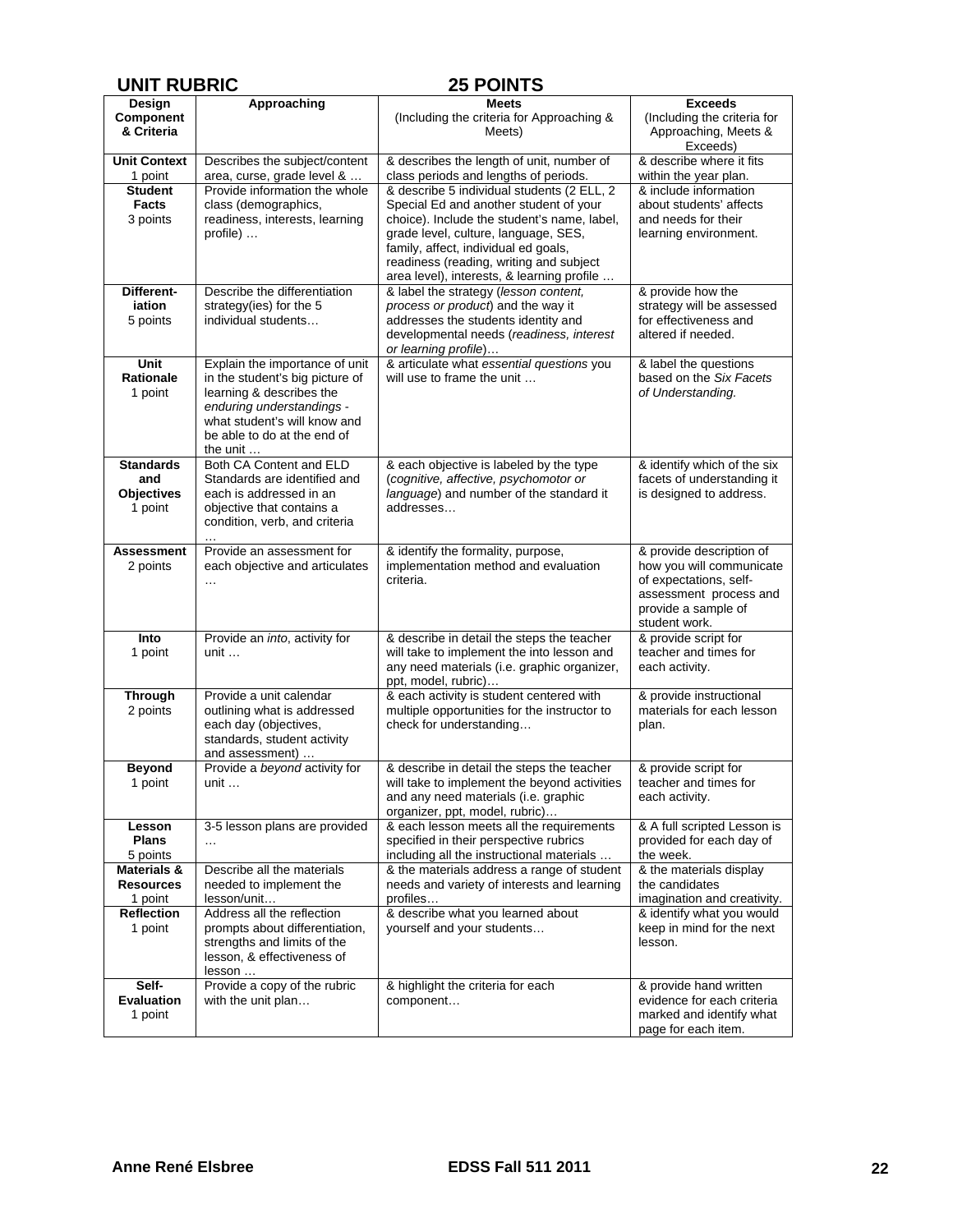# **Instructional Strategy Lists Rubric - 10 points**

| Design                                             | Approaching                                                            | <b>Meets</b>                                                                                                                             | <b>Exceeds</b>                                                                                                                                                                                                                                             |
|----------------------------------------------------|------------------------------------------------------------------------|------------------------------------------------------------------------------------------------------------------------------------------|------------------------------------------------------------------------------------------------------------------------------------------------------------------------------------------------------------------------------------------------------------|
| Component<br>& Criteria                            |                                                                        | (Including the criteria for Approaching<br>& Meets)                                                                                      | (Including the criteria for<br>Approaching, Meets &<br>Exceeds)                                                                                                                                                                                            |
| <b>Topic Title</b><br>1 point                      | Describes the strategies<br>with a topic title                         | & make sure the title includes if the<br>strategies fit under the preventive,<br>supportive or corrective approaches<br>for instruction. | & a description of how the<br>strategies fit under the said<br>approach.                                                                                                                                                                                   |
|                                                    | Ex: Grouping                                                           | Ex: Grouping (Preventive)                                                                                                                | Ex: Grouping (Preventive)<br>By proactively planning<br>student work groups the<br>teacher can make sure that<br>students are placed in groups<br>that meet their needs and as<br>a result will help prevent<br>problems and maximize<br>student learning. |
| # of<br><b>Strategies</b><br>3 points              | 1-9 Strategies are provided.                                           | 10-20 strategies are provided.                                                                                                           | 21 + Strategies are provided                                                                                                                                                                                                                               |
| <b>Strategy</b><br><b>Descriptions</b><br>3 points | A brief description is<br>provided for most of the<br>strategies.      | A rich description is for all strategies<br>and references are provided when<br>appropriate.                                             | A rich description is provided<br>for all strategies and<br>supportive materials are<br>provided to model the<br>strategy.<br>Ex: Popsicle sticks with<br>student names                                                                                    |
| Organization<br>1 point                            | Strategy List is somewhat<br>organized, but could be<br>more polished. | Strategy List is well organized and<br>easy to comprehend.                                                                               | Strategy list is organized in a<br>way that is could be published<br>for sale.                                                                                                                                                                             |
| <b>Strategy</b><br>Variety<br>1 point              | There is some variety in the<br>strategies presented.                  | There is rich variety in the strategies<br>presented.                                                                                    | There are more that 20<br>strategies categorized in<br>subsets to emphasize the<br>variety.                                                                                                                                                                |
| Self-<br><b>Evaluation</b><br>1 point              | Provides a copy of the rubric<br>$\cdots$                              | & highlights the criteria for each<br>component                                                                                          | & provides evidence for each<br>criteria marked.                                                                                                                                                                                                           |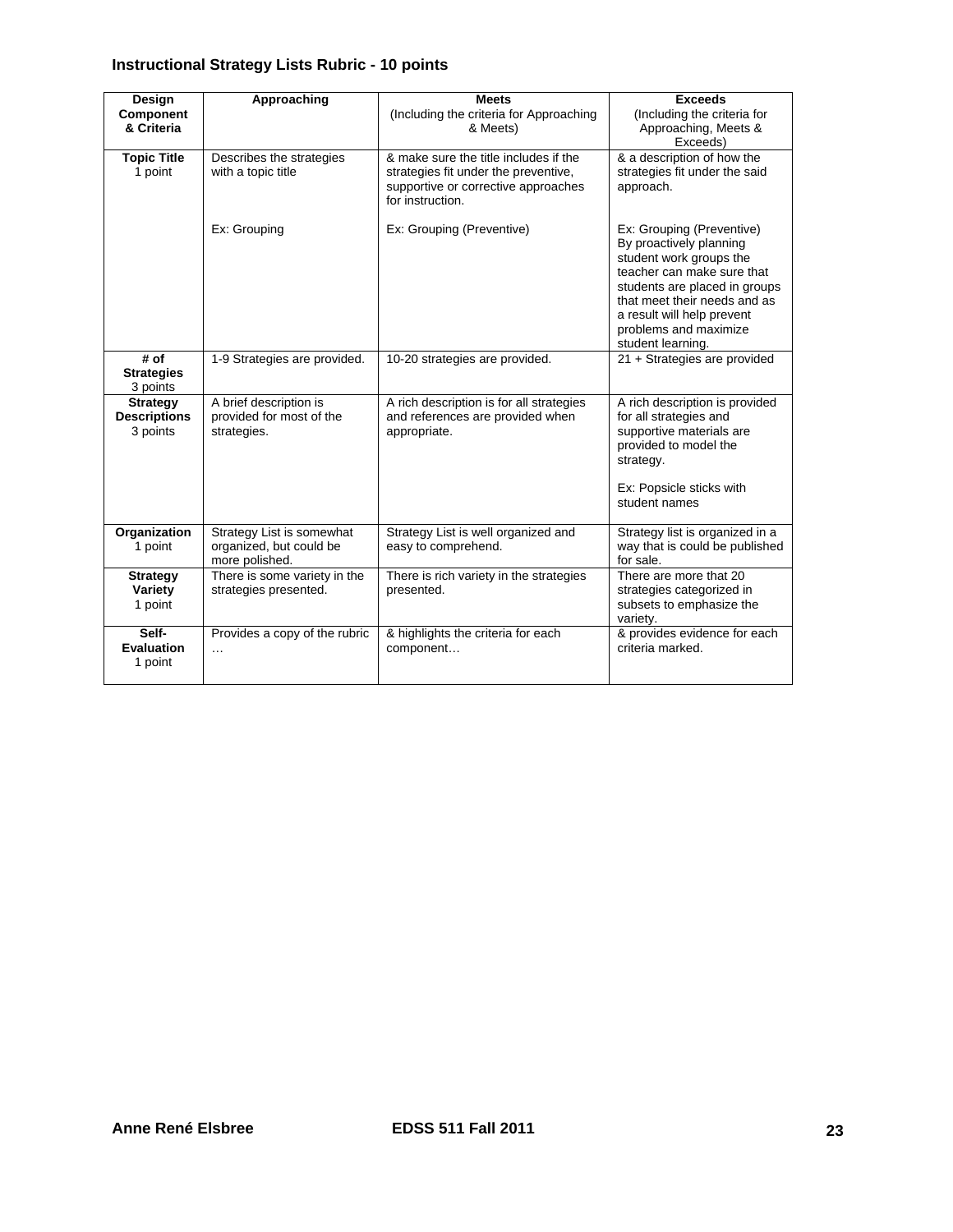#### **Some Questions You May Want To Ask Your Cooperating Teacher**

Make an appointment to meet with your cooperating teacher to discuss expectations in the first two weeks. Write up the answers to these questions along with adding 5 questions of your own. I suggest you give a copy of the questions you plan to ask to your cooperating teacher ahead, so they have time to prepare an answer. The detail of your responses will determine the number of points you earn.

- 1. How many times per week will you want to meet for planning? When, where, and for how long will we meet?
- What are your requirements for written lesson plans? 2. What are your requirements for written lesson plans? (Note: Even if your cooperating teacher does not require a written plan from you, you are still responsible for generating them during clinical practice. At the very least, the on-site liaison and university supervisor will want a copy of your lesson plans.)
- 3. What are your most important goals for this semester? What role can I play in helping you to achieve these goals?
- 4. What grading procedures do you use?
- 5. Do you group students during any assignments? How? According to their ability level? Learning Profiles? Interests? Other criteria?
- 6. Are there any English Learners in the classes? Where can a get information about each of them? Are there any students who have special needs I should be aware of? Where can I get students' IEP's or 504's to read?
- 7. Will you please explain your philosophy concerning classroom discipline? What behaviors do you discourage and encourage?
- 8. What kinds of bulletin boards or other displays do you prefer to have in your classroom? Which ones would you like me to plan for while I'm doing my clinical practice?
- 9. How did you arrive at this particular room arrangement? May I rearrange for special activities?
- 10. What is your field trip policy? Would you like me to plan a field trip for this semester?
- 11. How do you maintain active communications with parents?
- 12. What techniques do you use to motivate students?
- 13. What are the special challenges of teaching this subject or grade level?
- 14. How would you describe your school's community relations?
- 15. How important are standardized test scores to your school?
- 16 20. What other 5 questions might you want to ask your teacher?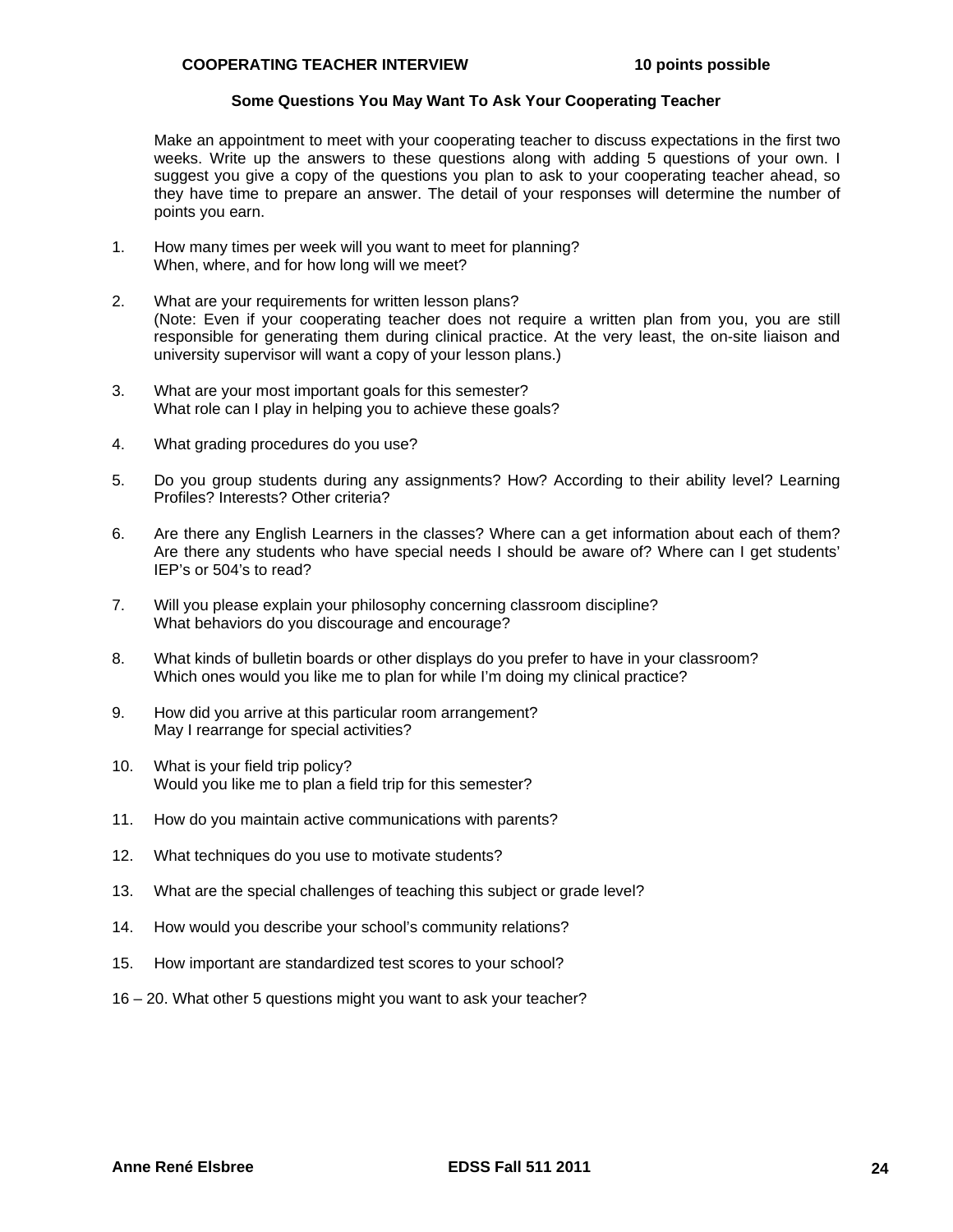# **COOPERATING TEACHER INTERVIEW 10 POINTS**

 Communication with your cooperating teacher is essential for success. This interview assignment has 15 questions to get you started. Add 5 questions of your own to make it fit your needs. Make an appointment to meet with your cooperating teacher to discuss expectations in the first two weeks of semester. Consider giving a copy of the questions to your cooperating teacher ahead, so he/she has time to prepare. In addition use the *Clinical Practice Teacher Candidate Timeline Of Activities* (Induction Process) as a basis for the conversation (See Handbook). The detail of your responses will determine the number of points you earn.

| sooporuuriy            | <b>TUBE THIS THE THE TUBE T</b> |                            |                             |
|------------------------|---------------------------------|----------------------------|-----------------------------|
| <b>Criteria</b>        | Approaching                     | <b>Meets</b>               | <b>Exceeds</b>              |
| <b>15 Questions</b>    | Provide answers to 10           | Provide answers to all     | Provide rich detail for the |
|                        | of the questions.               | 15 questions.              | 15 answers.                 |
| 5 Added                | Provide a list of the 5         | Provide the questions      | Organize the 5 additional   |
| Questions              | additional questions.           | and answers to the         | questions and answers       |
|                        |                                 | additional 5 questions.    | with the themes of the      |
|                        |                                 |                            | 15 set questions.           |
| <b>Induction Plan</b>  | Make reference to the           | Provide evidence of how    | Articulate how you and      |
|                        | induction plan.                 | you and your teacher will  | your teacher will access    |
|                        |                                 | provide a variety of       | the needs of you as a       |
|                        |                                 | supports for the different | team in the different       |
|                        |                                 | stages of the induction    | stages of the induction     |
|                        |                                 | process.                   | process.                    |
| Evidence of            | Articulate the                  | Articulate any strategies  | Cite each of the three      |
| Developing a           | foundation you are              | that will be used for a    | areas on how your           |
| <b>Collaboration</b>   | creating as a team.             | successful collaboration   | approaches are              |
|                        |                                 | (communication,            | grounded in your            |
|                        |                                 | planning,                  | philosophy.                 |
|                        |                                 | management).               |                             |
| Organization           | Each question is                | Interview is organized so  | Visual representations      |
|                        | recognized with a               | the questions are easy     | are provided to             |
|                        | different font (italic,         | to identify not only by    | communicate the             |
|                        | bold, colored).                 | font, but also in the      | foundation of the           |
|                        |                                 | context of the writing.    | collaboration of your       |
|                        |                                 |                            | team.                       |
| <b>Self-Evaluation</b> | Provides a copy of the          | & highlights the criteria  | & provides evidence for     |
| (1 point will be       | rubric $\dots$                  | for each component         | each criteria marked.       |
| deducted               |                                 |                            |                             |
| if not included)       |                                 |                            |                             |

#### **Cooperating Teacher Interview Rubric**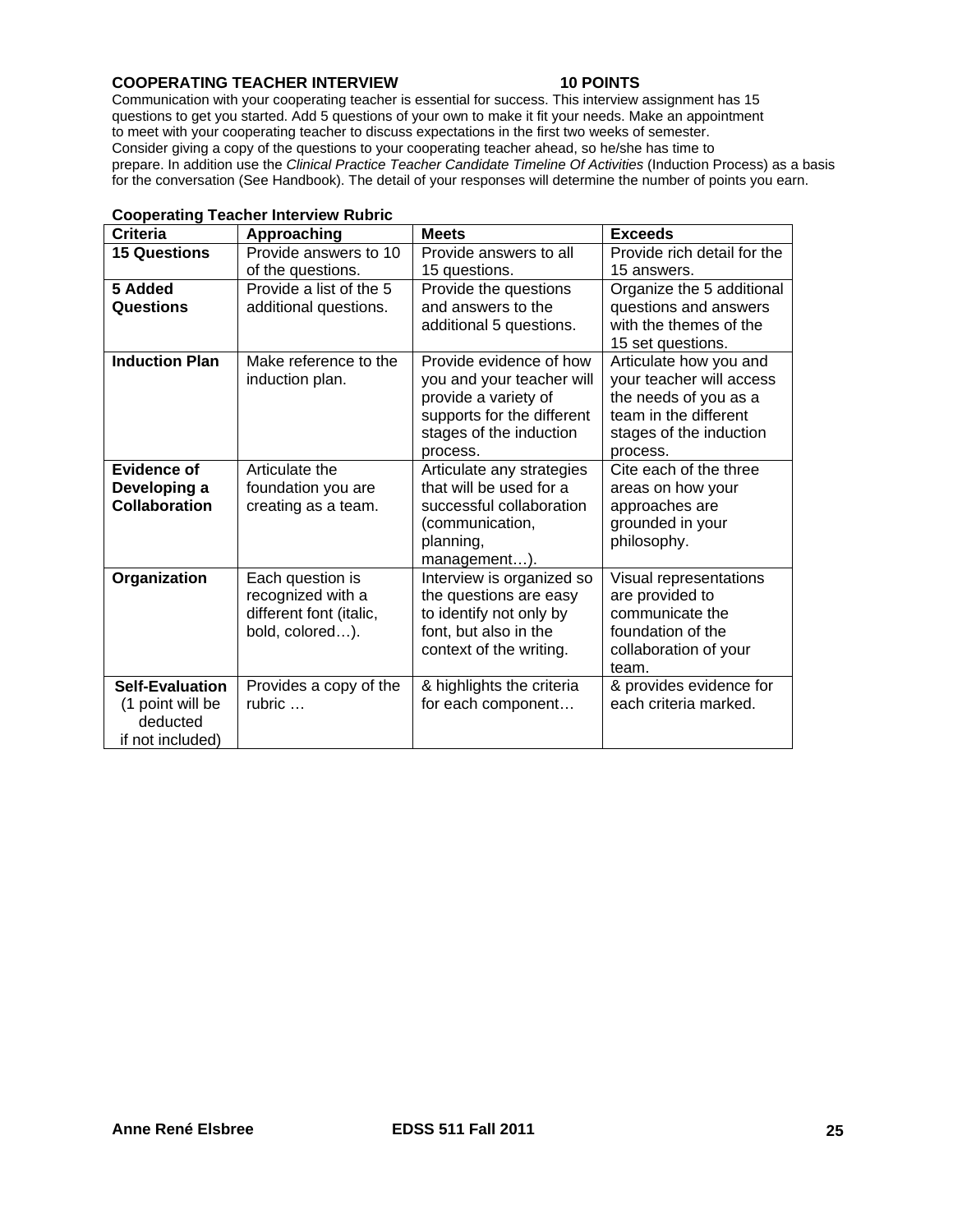# **5. EDSS 511 COURSE CALENDAR**

|  | Read and complete assignments by the date indicated. |  |  |
|--|------------------------------------------------------|--|--|
|  |                                                      |  |  |

|                                             | road and complete accigmments by the date indicated.                                                                                                                                                                                                                                                                                                                                  |                                                                                                                                                                                                                                                                                                                                                  |                                                                                                                                                                                                                                                                                            |
|---------------------------------------------|---------------------------------------------------------------------------------------------------------------------------------------------------------------------------------------------------------------------------------------------------------------------------------------------------------------------------------------------------------------------------------------|--------------------------------------------------------------------------------------------------------------------------------------------------------------------------------------------------------------------------------------------------------------------------------------------------------------------------------------------------|--------------------------------------------------------------------------------------------------------------------------------------------------------------------------------------------------------------------------------------------------------------------------------------------|
| <b>Session/Date</b><br>1<br>Aug 29 - Sept 1 | <b>Topic &amp; Objectives</b><br>Intro to Teaching and Learning<br>- Learn cohort member names<br>- Predict text content<br>- Identify key info from syllabus<br>- Define education language<br>- Learn key parts of a lesson                                                                                                                                                         | <b>Readings Due</b><br><b>Syllabus</b><br>1.<br>2.<br><b>Single Subject Handbook</b><br>3.<br><b>Wiggins &amp; McTighe's Understanding</b><br>By Design Ch 1 & 2                                                                                                                                                                                 | <b>Assignments Due</b><br>RR1: Syllabus Quiz<br>Be prepared to take a quiz on the<br>key information from the syllabus.                                                                                                                                                                    |
| $\mathbf{2}$<br>Sept 5 - 9                  | <b>Understanding By Design</b><br>- Differentiate objectives<br>- Recognize philosophy<br>- Define EU & EQ<br>- Complete lesson<br>- Share SJT strategies                                                                                                                                                                                                                             | Baldwin, Keating & Bachman Ch 8<br>1.<br>2.<br>Grant & Gillette Ch 8<br><b>Wiggins &amp; MicTighe's UBD PPT</b><br>3.<br>4.<br>Bigelow p. 10-40, 95-96, 158-160, & 173-<br>174<br>5.<br><b>Lesson Plan Essential PPT</b><br>6.<br><b>Lesson Plan Instructions</b><br>7.<br>TPA Task 1 & Models                                                   | <b>RR2: p. 191 8.2 Activity</b><br>RR3: Philosophy Chart<br><b>RR4: Define Enduring</b><br>Understanding (EU) & Essential<br>Questions (EQ). Identify the EU<br>and EQ for your lesson.<br><b>RR5:</b> What instructional strategies<br>will you use from Bigelow?<br><b>Lesson Design</b> |
| 3<br>Sept 12 - 16                           | <b>Classroom Management</b><br>- Create circle of courage strategy<br>poster<br>- Learn your MI & True Colors<br>- Add instructional strategies to your<br>list                                                                                                                                                                                                                       | Baldwin, Keating & Bachman Ch 4<br>1.<br>2.<br><b>Circle of Courage Article</b><br>3.<br><b>Discipline Readings &amp; Handouts</b><br>4.<br>- Watch 30 min of The Class & Summer<br><b>Heights High Films</b>                                                                                                                                    | RR6: KWL Chart<br><b>RR7:</b> Circle of Courage Chart<br>RR8: Classroom Management<br>Chart<br><b>Classroom Management Plan</b>                                                                                                                                                            |
| 4<br>Sept 19 - 23                           | <b>Student Success Team</b><br>- Prepare student info for an SST<br>Meeting<br>- List of SST Best Practices<br>- Demonstrate roles at an SST<br>meeting                                                                                                                                                                                                                               | <b>Review Villa &amp; Thousand Text</b><br>1.<br>2.<br>Choate Part I Ch. 1-3, Preview Part II &<br>Ш<br>3.<br>Tomlinson Part I and Part II (read your<br>subject area unit)<br>Response to Intervention PPT &<br>4.<br><b>Determining Specific Learning</b><br>Disability Eligibility Using Response to<br><b>Instruction &amp; Intervention</b> | RR9: What are you fears or<br>concerns regarding teaching<br>students with disabilities. Describe<br>strategies to relieve your fears.<br>RR10: What is your role in the RTI<br>process as a general educator?<br><b>SST Role Play and Reflection</b>                                      |
| 5<br>Sept 26 - 30                           | <b>Unit Planning</b><br>Identify mandated reporting<br>requirements<br>- Locate NEA Ethic Code<br>- Visualize unit planning strategies<br>(video).<br>- Identify the difference between<br>diagnostic, formative and summative<br>assessment.<br>- Identify strategies to support<br>Homeless & LGBTQ students.<br>- Evaluate Assessment Plan for Your<br>Unit<br>- Work on Unit Plan | Baldwin, Keating & Bachman Ch 3<br>1.<br>2.<br>Baldwin, Keating & Bachman Ch 5<br><b>Wiggins &amp; McTighe Readings</b><br>3.<br>4.<br><b>Sample Units</b>                                                                                                                                                                                       | RR11: What is the difference<br>between formative and summative<br>assessment? Provide examples.<br><b>RR12:</b> Draw a picture of the<br>planning process as you<br>understand it.<br>Unit Calendar &<br><b>Unit Assessment Evaluation</b>                                                |
| 6<br>Oct 3 - 7                              | <b>Brain Compatible Teaching</b><br>- Explain how the brain learns/grows<br>connections<br>- Map the memory system process<br>- Differentiate short and long-term<br>memory.<br>- Identify the brain compatible<br>teaching strategies<br>- Identify brain compatible<br>assessments                                                                                                  | <b>Bigelow</b> (Curriculum)<br>1.<br>Chose 3 articles between p. 78-144 &/or<br>p. 212-230<br>2.<br>Baldwin, Keating & Bachman<br>Instructional Resources A, p. 269-277<br>Instructional Resources D-G, p. 289-326                                                                                                                               | RR13: Take notes on curriculum<br>materials you want to use from<br>Bigelow text.<br>RR14: How can you use the<br>sample units to guide your lesson<br>and unit plans?<br>How can you incorporate<br>interdisciplinary and thematic<br>approaches into your unit plan?<br>Extra Credit     |
| 7<br>Oct 10 - 14                            | <b>Unit Plan Completion</b><br>- design a week long unit with all<br>instructional materials<br>- differentiate unit for 5 students                                                                                                                                                                                                                                                   | Independent Work Time                                                                                                                                                                                                                                                                                                                            | TPA Task 1 - Due Mon Oct 10th<br><b>Unit Plan</b><br>Hard copy only.                                                                                                                                                                                                                       |
| 8<br>Oct 17 - 21                            | <b>Assessment</b><br>- Celebrate TPA Task 1 completion<br>& successes<br>- Identify the key purpose of formal<br>standardized assessments<br>- Identify strategies to succeed in<br>clinical practice.                                                                                                                                                                                | 1.<br>Learn about the standardized<br>assessments used in CA: AYP, API,<br>STAR & CAHSEE at<br>http:///www.cde.ca.gov/ta                                                                                                                                                                                                                         | RR15: Design a handout for each<br>team member on the standardized<br>assessments.<br><b>Cooperating Teacher Interview</b><br><b>Instructional Strategies List</b>                                                                                                                         |
| 9<br>Oct 24 - 28<br>10                      | <b>Clinical Practice Week 1</b><br>Speaker - Thur Oct 27 5:30 pm<br><b>Clinical Practice Week 2</b>                                                                                                                                                                                                                                                                                   | <b>NA</b><br><b>NA</b>                                                                                                                                                                                                                                                                                                                           | <b>Clinical Practice Starts full time.</b><br><b>Attend Speaker Presentation</b><br>Thur Oct. 27 <sup>th</sup> 5:30 pm<br><b>TPA Task 2</b>                                                                                                                                                |
| Oct 31 - Nov 4                              |                                                                                                                                                                                                                                                                                                                                                                                       |                                                                                                                                                                                                                                                                                                                                                  | - Due October 31st                                                                                                                                                                                                                                                                         |